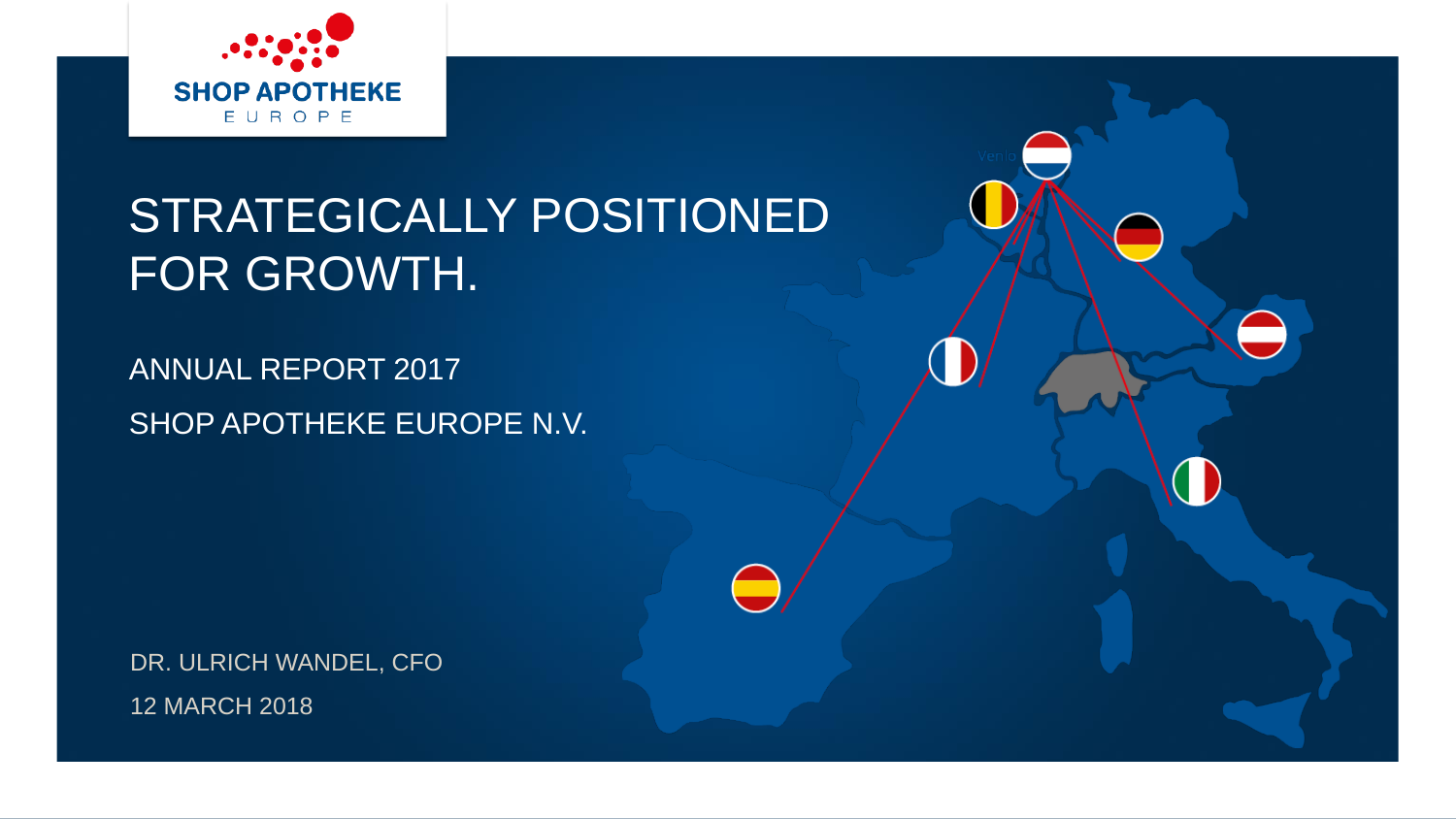## DISCLAIMER.

#### THIS PRESENTATION AND ITS CONTENTS ARE NOT FOR RELEASE, PUBLICATION OR DISTRIBUTION, IN WHOLE OR IN PART, DIRECTLY OR INDIRECTLY, IN THE UNITED STATES, AUSTRALIA, CANADA OR JAPAN.

IMPORTANT NOTICE

The information contained in this Presentation has been provided by Shop Apotheke Europe N.V. (the "Company" and, together with its shareholders, subsidiaries and associated companies, the "Group") and has not been verifie the Company is the source of the information contained herein. For the purposes of this notice, the Presentation includes this document, its contents or any part of it and any related video or oral presentation, any questi discussed or distributed during the presentation meeting.

Presentations are by their nature abbreviated information and cannot substitute for narrative information. In addition, the information herein is preliminary and is not comprehensive. Consistent with its purpose, this Pres material to evaluate the strengths and weaknesses as well as risks and opportunities of the Company.

This Presentation does not constitute or form part of, and should not be construed as an offer or invitation or recommendation to, purchase or sell or subscribe for, or as any solicitation of any offer to purchase or subsc jurisdiction. Neither this Presentation, nor any part thereof nor anything contained or referred to therein, nor the fact of its distribution, should form the basis of or be relied on in connection with, or serve as an ind for or enter into any contract or make any other commitment whatsoever in relation to any such securities.

No reliance may be placed for any purpose whatsoever on the information or opinions contained in the Presentation or on its completeness, accuracy or fairness. Neither the Company, the remainder of its Group nor its shareh directors, officers, emplovees, advisers or agents accepts any responsibility or liability whatsoever for or makes any representation or warranty, express or implied, as to the accuracy, completeness or fairness of the inf any information has been omitted from the Presentation) or any other information relating to the Group, whether written, oral or in a visual or electronic form, and howsoever transmitted or made available or for any loss h or its contents or otherwise arising in connection therewith. In particular, no representation or warranty is given as to the likelihood of achievement or reasonableness of, and no reliance should be placed on, any project contained in this Presentation, and nothing in this Presentation is or should be relied on as a promise or representation as to the future. No statement in this Presentation is intended as a profit forecast or a profit est related materials should be interpreted to mean that earnings per share for the future or current financial periods would necessarily match or exceed historical published earning per share.

This Presentation contains forward-looking statements based on the currently held beliefs and assumptions of the management of the Company, which are expressed in good faith and, in their opinion, are reasonable. Forward-l unknown risks, uncertainties and other factors, which may cause the actual results, financial condition, performance, or achievements of the Company, or industry results, to differ materially from the results, financial co implied by such forward-looking statements. Many of these risks and uncertainties relate to factors that are beyond the Company's ability to control or estimate precisely, such as future market conditions, currency fluctua actions of requlators and other factors such as the Company's ability to continue to obtain financing to meet its liquidity needs, changes in the political, social and requlatory framework in which the Group operates or in these risks, uncertainties and other factors, recipients of this document are cautioned not to place undue reliance on these forward-looking statements. It is up to the recipient of the Presentation to make its own assessm statements and assumptions.

All information in this Presentation is current at the time of publication but may be subject to change in the future. The Company disclaims any obligation to update or revise any statements, in particular forward-looking

To the extent available, the industry and market data contained in the Presentation has come from official or third party sources. Third party industry publications, studies and surveys generally state that the data contai believed to be reliable, but that there is no quarantee of the accuracy or completeness of such data. While the Company reasonably believes that each of these publications, studies and surveys has been prepared by a reputa been independently verified by the Company or anyone else. In addition, certain of the industry and market data contained in the Presentation come from the Company's own internal research and estimates based on the knowled management in the market in which the Company operates. While the Company believes that such research and estimates are reasonable and reliable, they, and their underlying methodology and assumptions, have not been verifie accuracy or completeness and are subject to change. Accordingly, undue reliance should not be placed on any of the industry or market data contained in the Presentation.

Statements contained in this Presentation regarding past events or performance should not be taken as a guarantee of future events or performance.

Recipients of this Presentation should not treat the contents of this Presentation as advice relating to legal, taxation or investment matters, and must make their own assessments concerning such matters and other conseque and its securities, including the merits of investing and related risks. Any prospective purchaser of the Securities is recommended to seek its own independent financial advice.

In receiving or otherwise accessing this Presentation, you will be deemed to have represented, agreed and undertaken (i) that you are permitted, in accordance with all applicable laws, to receive such information, (ii) tha assessment of the business and financial position of the Company and that you will conduct your own analysis and be solely responsible for forming your own view of the potential future performance of the Company and (iii) the contents of this notice.

This Presentation has been presented to you solely for your information and must not be copied, reproduced, distributed or passed (in whole or in part) to any other person at any time.

The distribution of the Presentation in certain jurisdictions may be restricted and accordingly it is the responsibility of any person into whose possession the Presentation falls to inform themselves about and observe any and directed at persons: (i) in member states of the European Economic Area ("EEA") who are qualified investors within the meaning of Article 2(1)(e) of the Prospectus Directive (Directive 2003/71/EC and amendments thereto extent implemented in the relevant member state of the EEA) ("Qualified Investors"); (ii) in the United Kingdom, at Qualified Investors who are persons who have professional experience in matters relating to investments fa and Markets Act 2000 (Financial Promotion) Order 2005, as amended (the "Order") or who are high net worth companies, unincorporated associations and other bodies who fall within article 49(2)(a) to (d) of the Order; or (ii communicate it to (all such persons together being referred to as "Relevant Persons"). The Presentation is directed only at Relevant Persons and must not be acted on or relied on by persons who are not Relevant Persons.

Neither this Presentation nor any part or copy of it may be taken or transmitted into the United States of America ("United States") or distributed, directly or indirectly, in the United States. The securities of the Compa United States Securities Act of 1933, as amended (the "Securities Act") or the securities laws of any state in the United States and may not be offered or sold in the United States except in reliance on an applicable exemp registration requirements of the Securities Act.

This Presentation and the information contained therein, is not directed to, or intended for viewing, release, distribution, publication or use by (directly or indirectly, in whole or in part), any person or entity that is Australia, Canada or Japan or any jurisdiction where applicable laws prohibit its viewing, release, distribution, publication or use.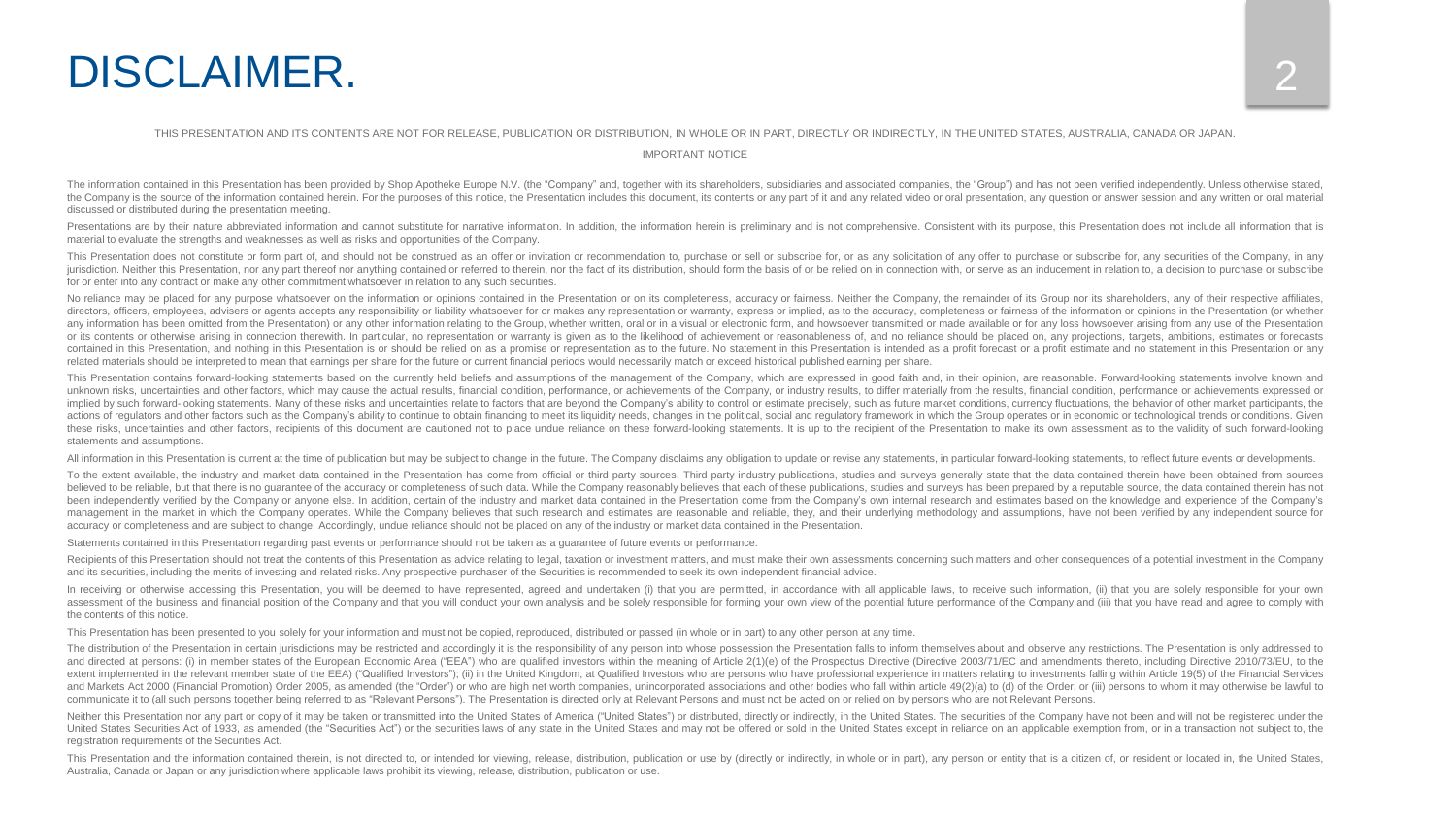# **TOPICS**

- **Accomplishments 2017**
- Financial Performance 2017
- Update on Europa Apotheek Integration
- Outlook 2018
- $Q+A$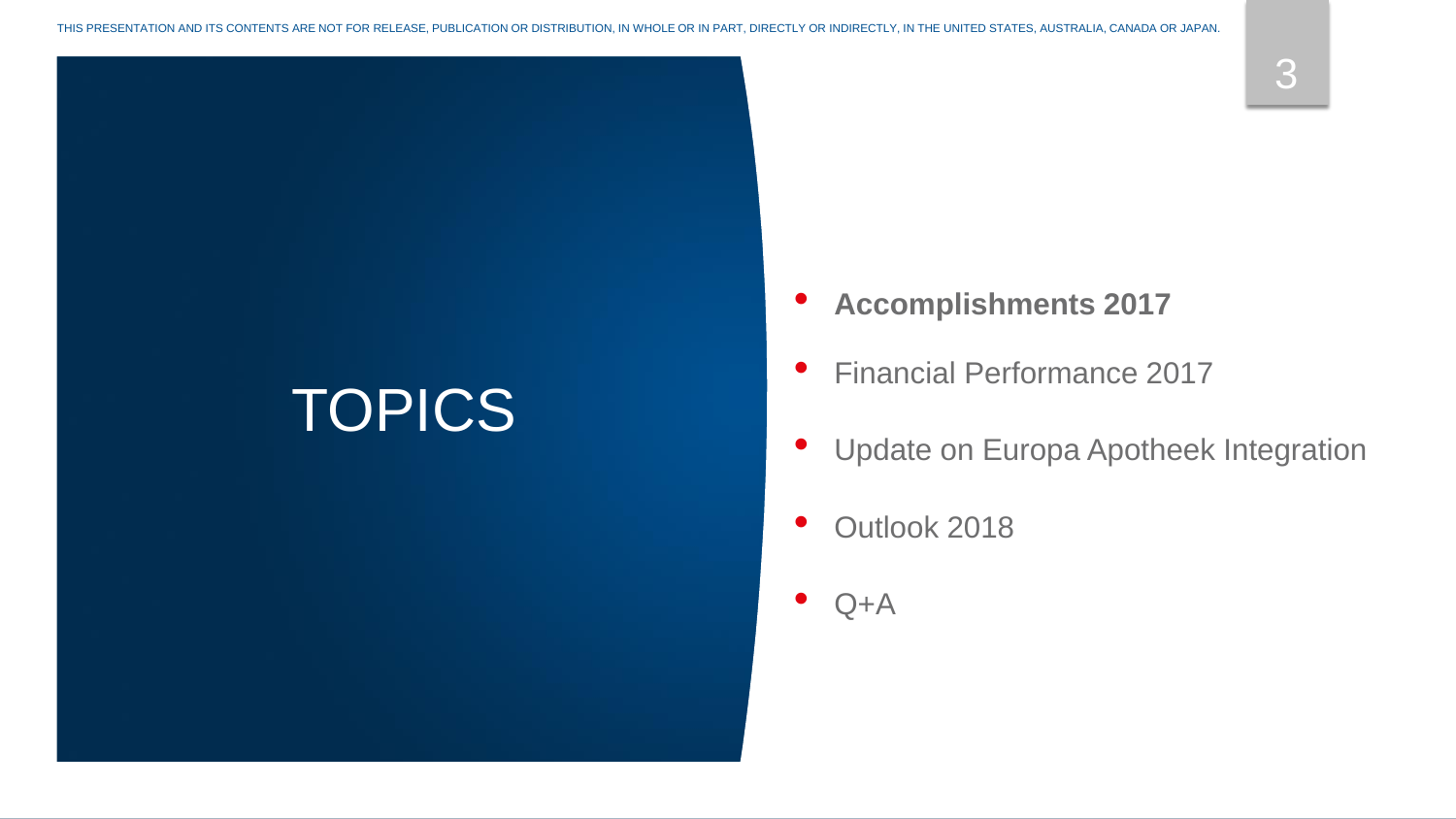## SHOP APOTHEKE EUROPE CONTINUES ITS PERFORMANCE RECORD.

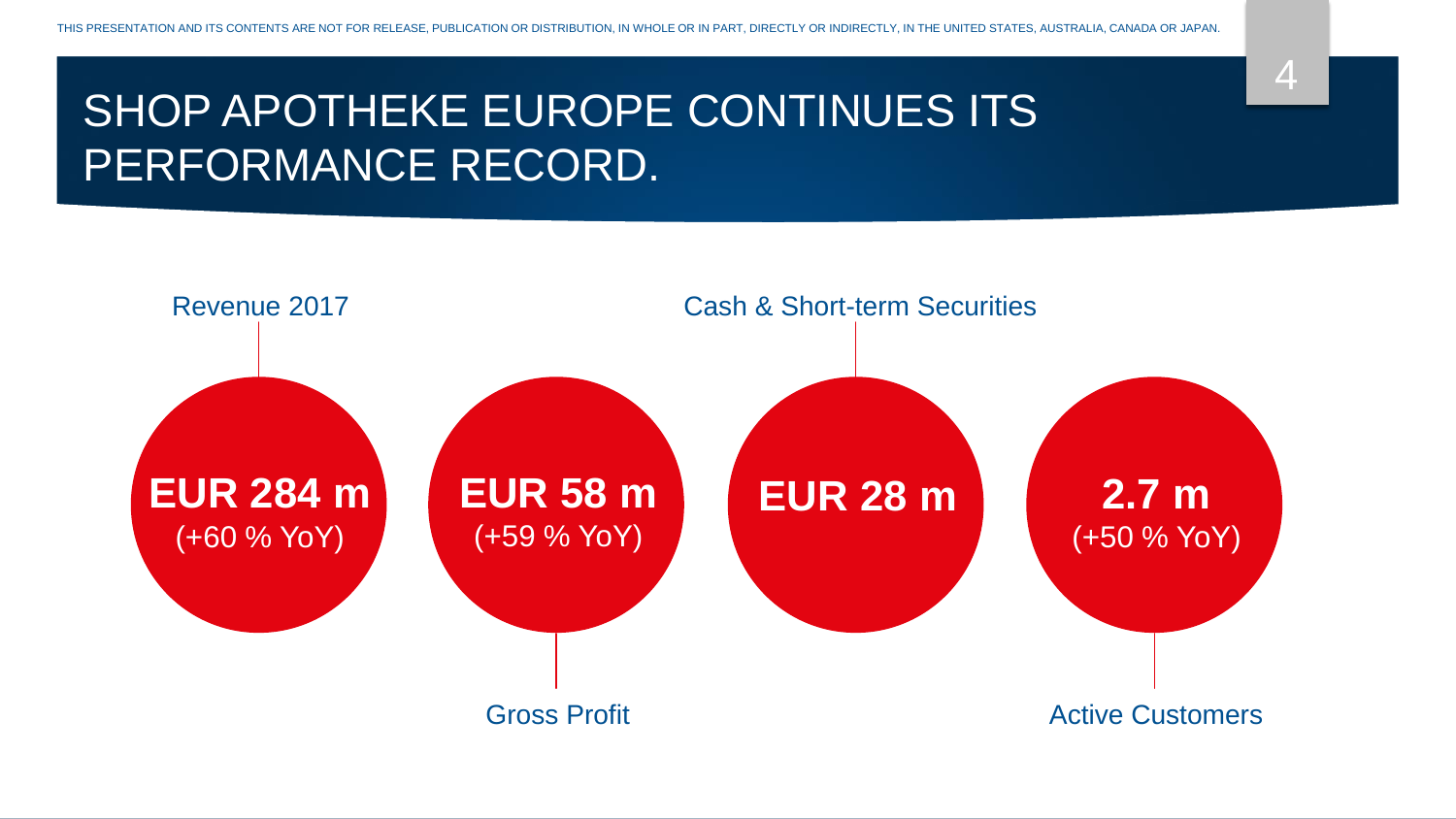## ACCOMPLISHMENTS IN FISCAL YEAR 2017.



- Successful acquisition of Europa Apotheek further strengthens SHOP APOTHEKE´s market position.
- Strong sales growth in line with increased guidance (+60 % YoY).
- Economies of scale and efficiency reduced relative administrative costs. Adjusted for one-offs they increased below sales growth by 8 % YoY.
- **Sales growth in Germany four times faster than market:** Sales growing +44 % YoY, while market increased by 11.8 % according to the German E-Commerce Trade Association (bevh).
- Strong international growth (+143 % YoY) with above average gross margin growth to 21.4 % (+3.0 pp YoY). The share of international sales has risen to 26 %.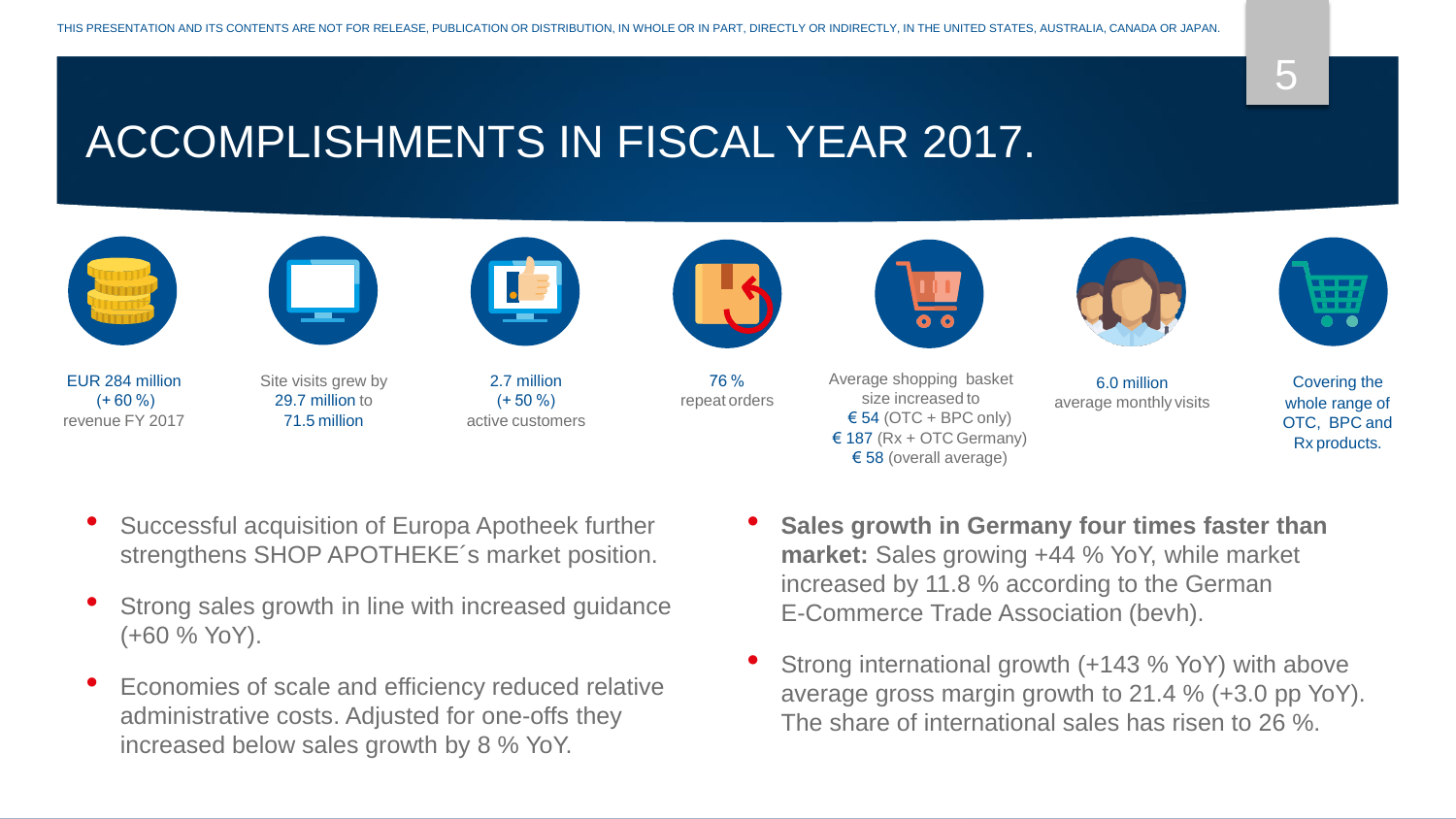## FORECAST VS. ACTUALS 2017: ALL TARGETS HAVE BEEN REACHED.

| <b>LATEST FORECAST</b>                      | <b>ACTUAL</b>                                                                                                      | <b>TARGET REACHED</b> |
|---------------------------------------------|--------------------------------------------------------------------------------------------------------------------|-----------------------|
| Revenue growth of 55 % to 65 %              | $+60%$                                                                                                             |                       |
| Adj. EBITDA margin of -2% to -3%            | $-3.0%$                                                                                                            |                       |
| Profitable growth in core segment "Germany" | Segment EBITDA +3.3 %                                                                                              | $\blacktriangledown$  |
| <b>Improvements in efficiency</b>           | Adj. administration expense excl. D&A is 3.1 %                                                                     |                       |
| Further automation and increased capacity   | • Progress in the automation of incoming goods<br>• New packing line launched<br>Ongoing development of ERP system |                       |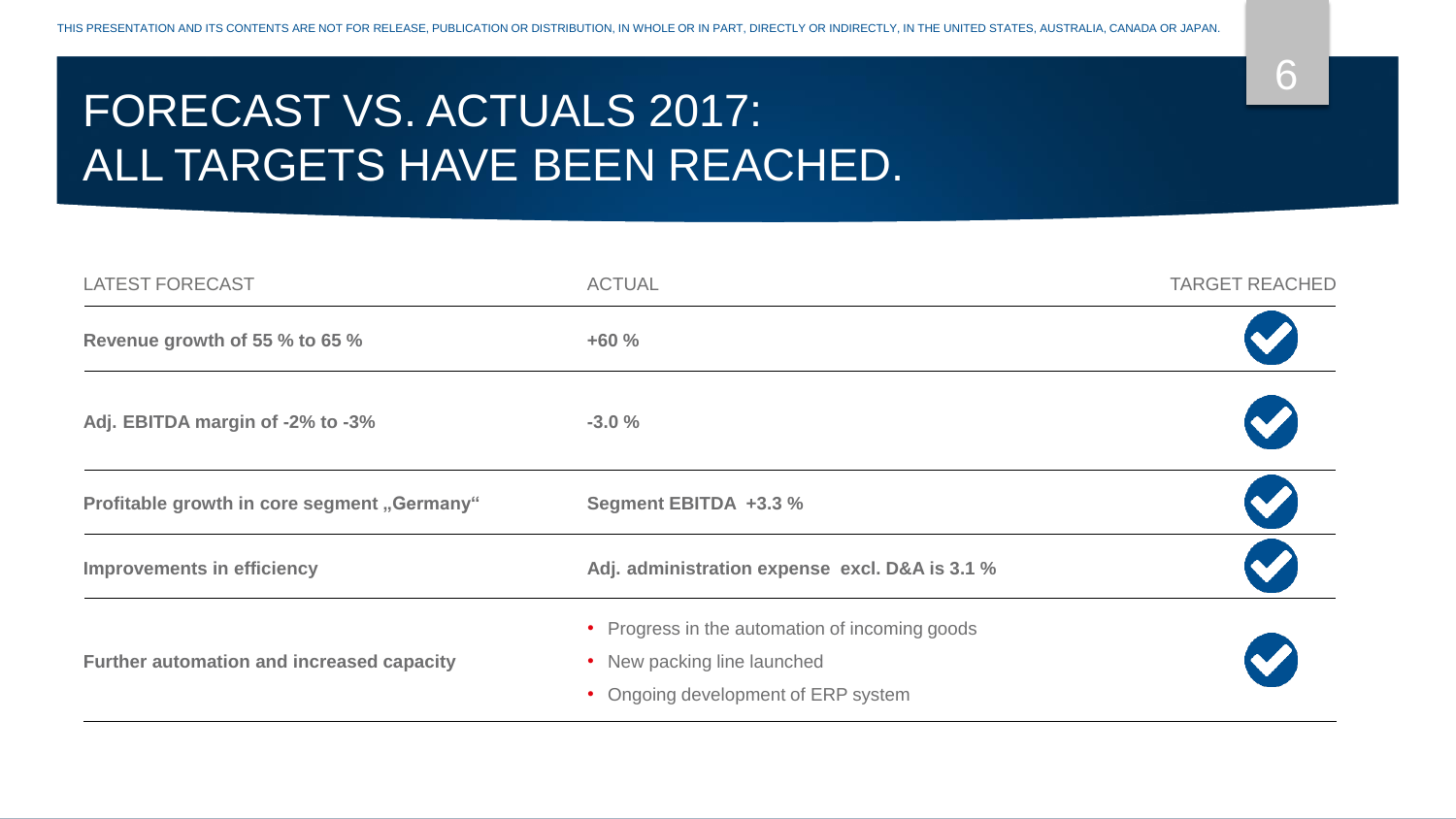# **TOPICS**

- Accomplishments 2017
- **Financial Performance 2017**
- Update on Europa Apotheek Integration
- Outlook 2018
- $Q+A$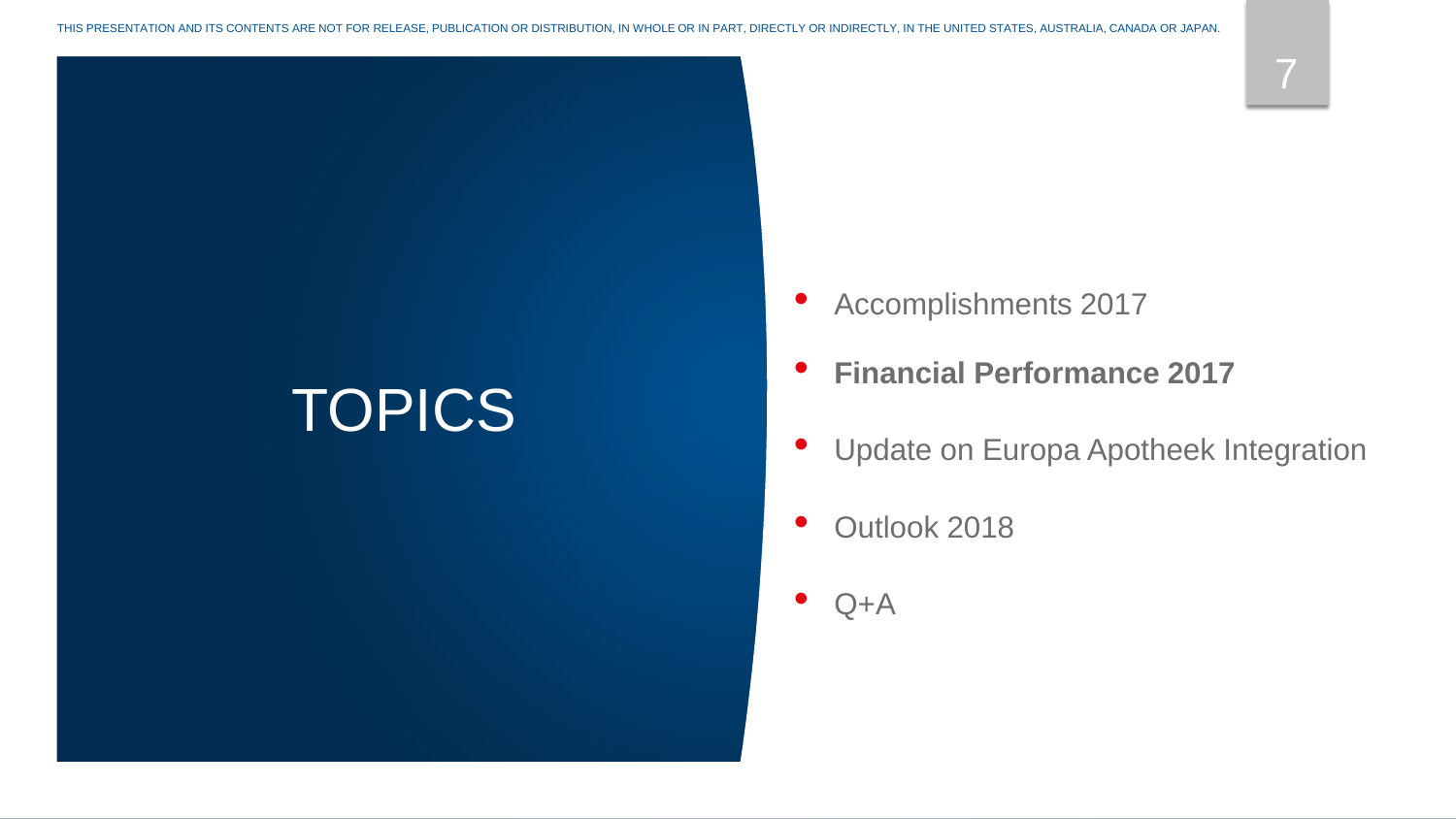8

## ACTIVE CUSTOMER BASE INCREASED TO 2.7 MILLION.



- Our customer base has increased by +50 % in 2017 versus 2016.
- 2.7 million active customers as at 31 December 2017.

Source: SHOP APOTHEKE EUROPE.

\*We define active customers as unique customers who are active in 12 months preceding a given period of time.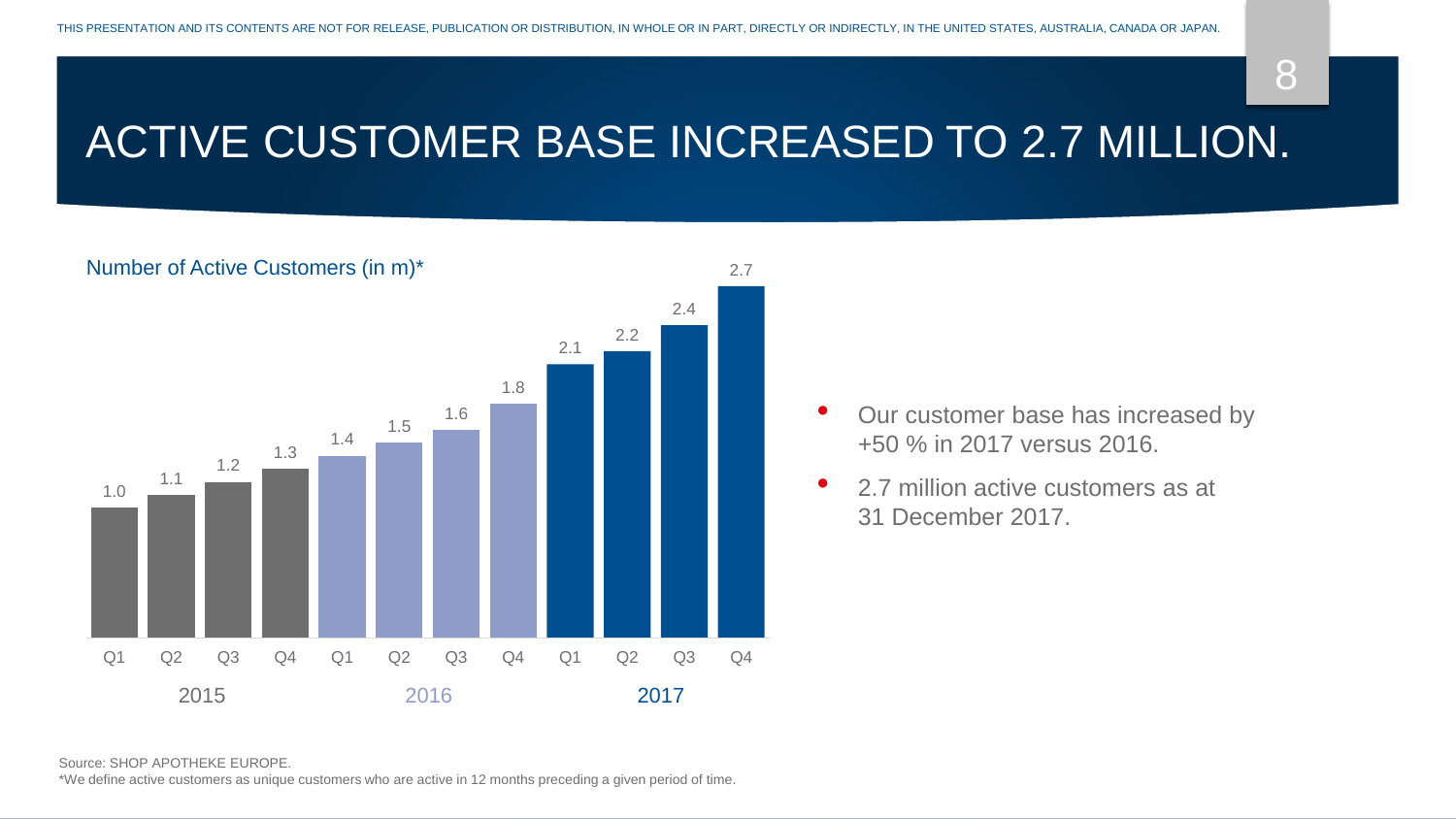## CONTINUED STRONG SITE VISIT GROWTH.



- Web traffic confirms strong growth.
- YoY, Site Visits grew by 71 % to 72m.
- Mobile share keeps growing.
- **SHOP APOTHEKE EUROPE**  further increases its leadership as **THE EUROPEAN ONLINE PHARMACY.**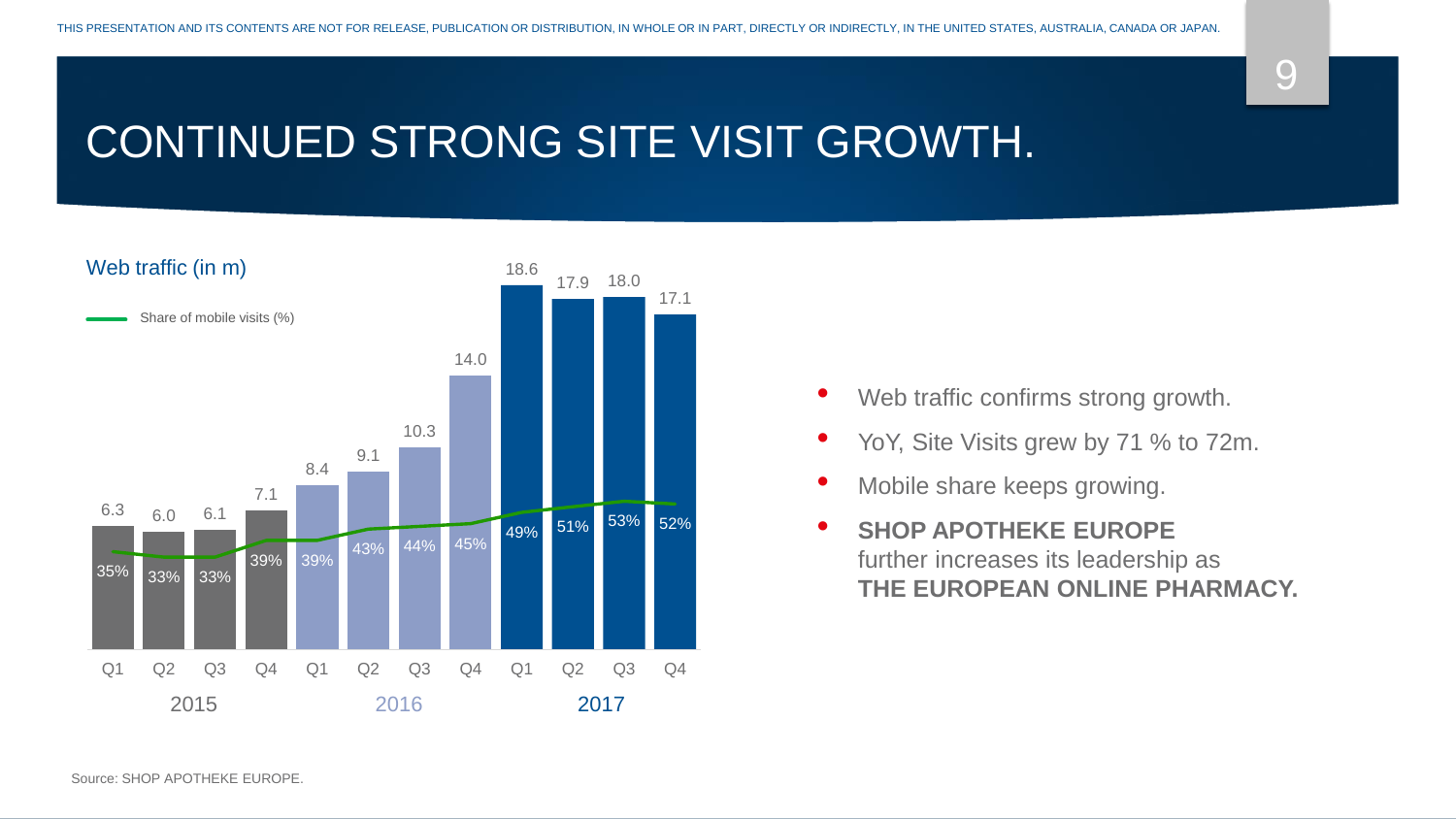## ATTRACTIVE BASKET SIZE SUPPORTS PROFITABILITY.

#### Number of Orders in '000



- Orders increased by 45 % to 5.7 million in 2017.
- **Basket size increased to EUR 70 in Q4 driven by the Europa Apotheek business.**
- Return rates remain close to zero.
- **Increase in repeat orders to 82 % in Q4**  despite strong international new customer growth.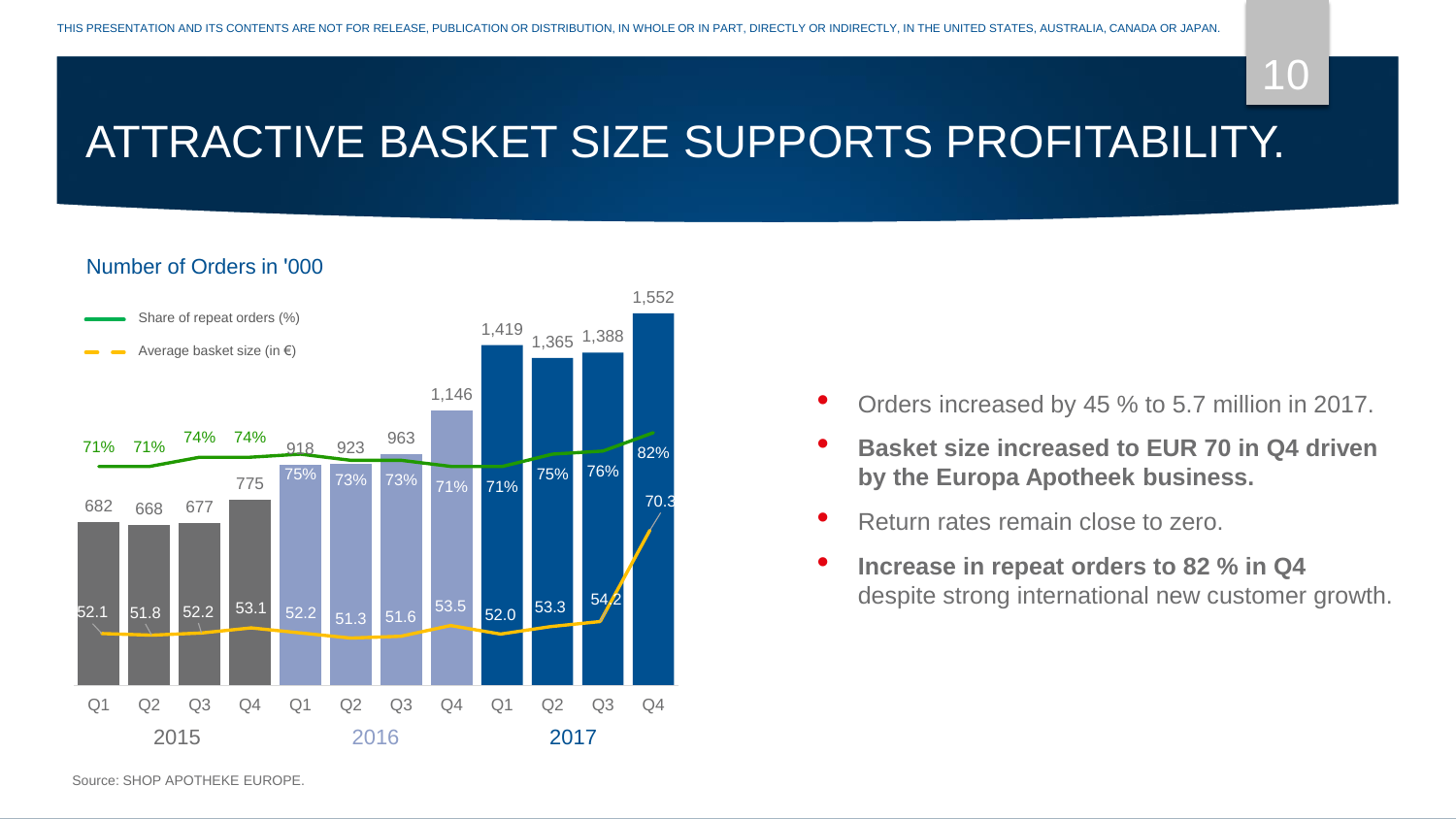## CONSOLIDATED KEY FINANCIALS 2017 SHOP APOTHEKE EUROPE.



- **Ambitious growth target 2017 was met.**
- **Positive sales momentum continues in the new fiscal year 2018.**



- Gross Profit increased in line with revenues.
- Group gross margin almost constant at 20.3 %.
- **International margin increased by 3.0 % to 21.4 %.**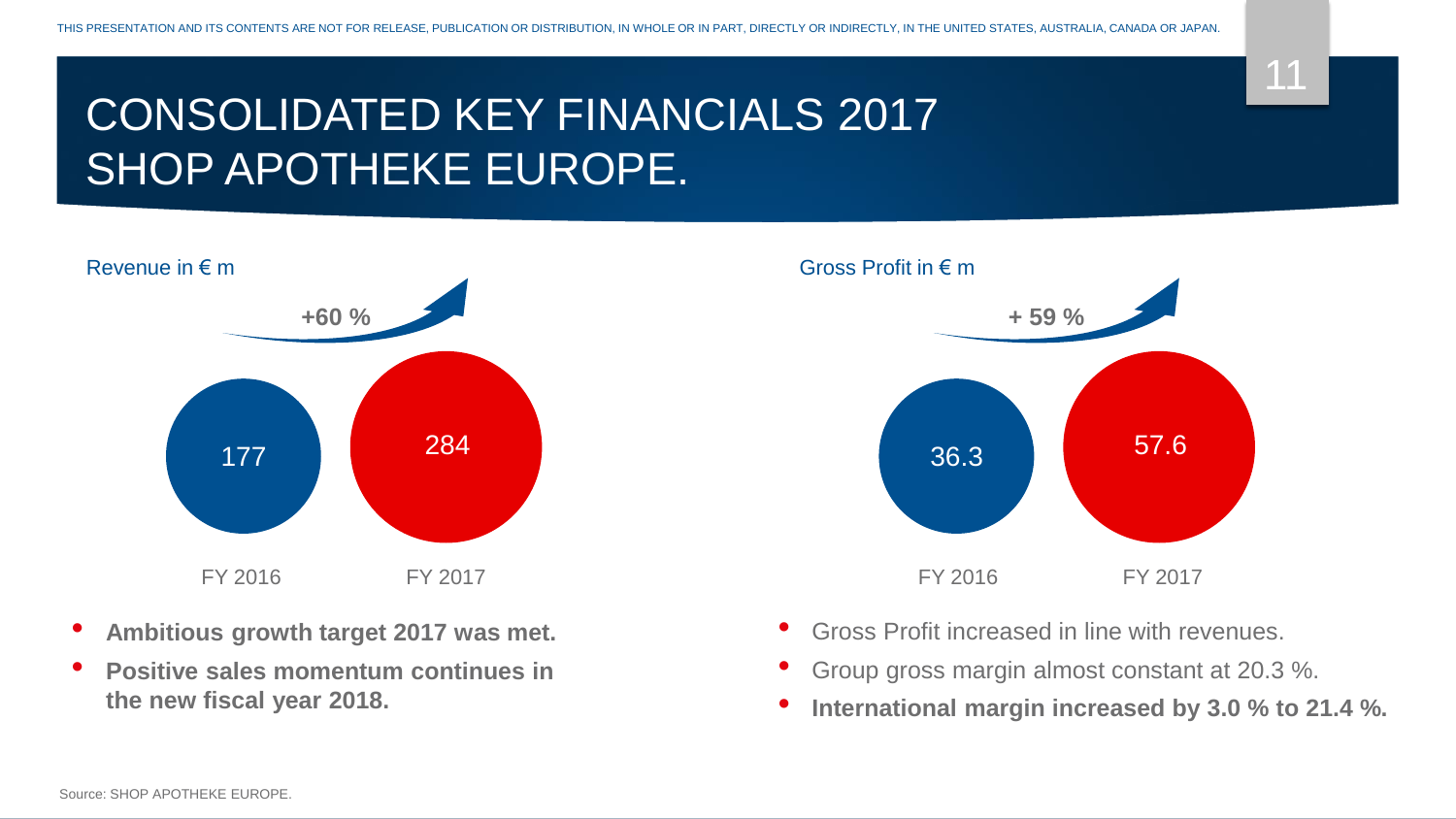## REVENUE GROWTH FURTHER ACCELERATED.



**2017 profitable growth in core market Germany continued:**

- Revenues grew by 44 % compared to FY 2016.
- Europa Apotheek contributed EUR 25 million to sales since its consolidation on 8 November 2017.
- Gross margin at 19.8 % (2016: 20.4 %) due to higher share of prescription medications (Europa Apotheek).
- Economies of scale and higher efficiency led to an above average increase in Segment EBITDA, resulting in a margin of 3.3 % (2016: 2.7 %).

### **International sales more than doubled:**

- Revenues rose by 143 % in 2017 to EUR 73.7 million.
- Gross margin increased to 21.4 % (2016: 18.4 %).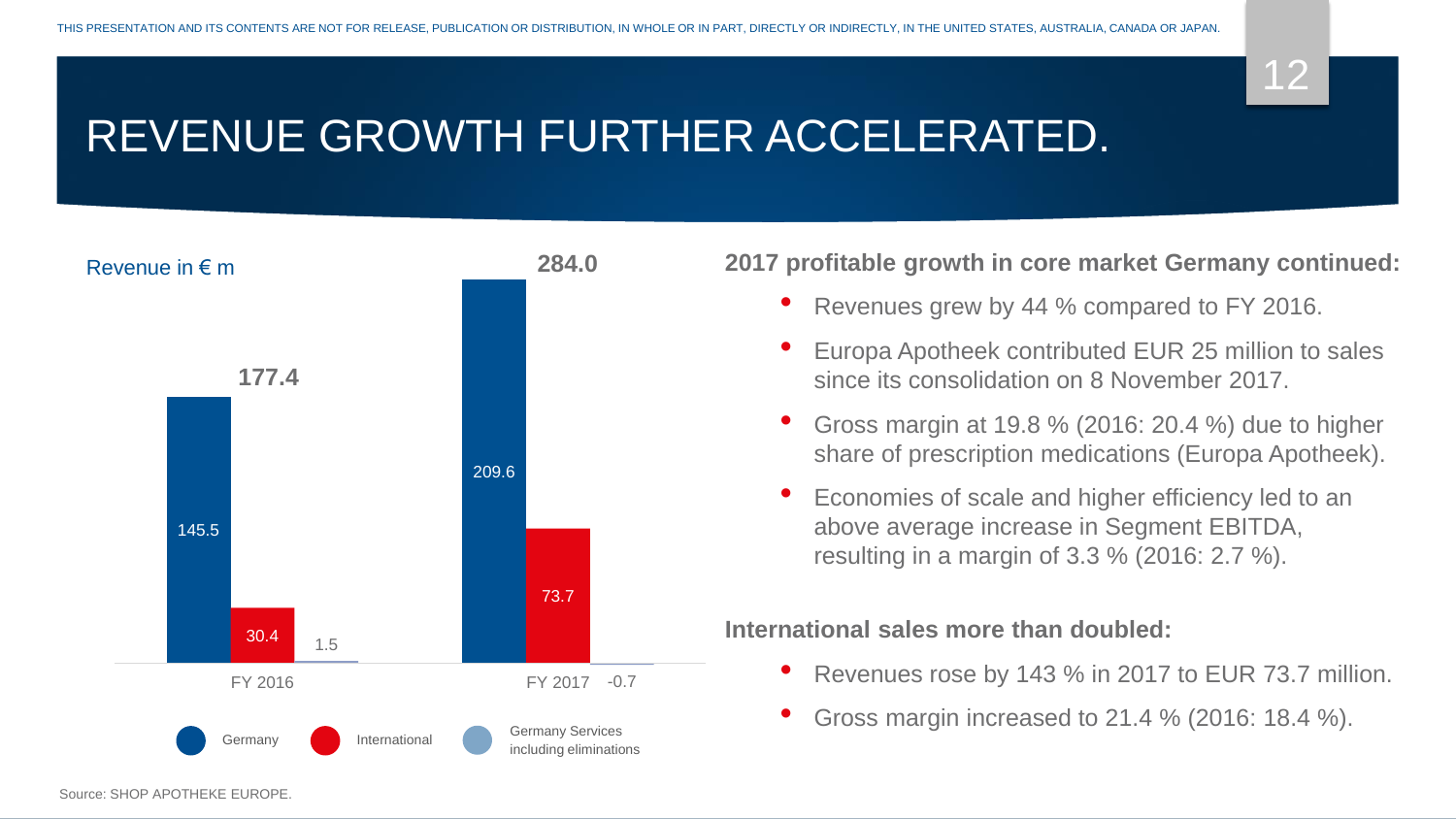## SEGMENT EBITDA GERMANY INCREASED, FINANCING INTERNATIONAL MARKET EXPANSION.

### Adjusted segment EBITDA in € m



- Adjusted Segment EBITDA in Germany increased from EUR 4.0 million in FY 2016 to EUR 6.9 million in FY 2017.
- International Segment EBITDA reflects new customer acquisition to gain leadership in all relevant European markets including the new markets Italy and Spain.

Source: SHOP APOTHEKE EUROPE.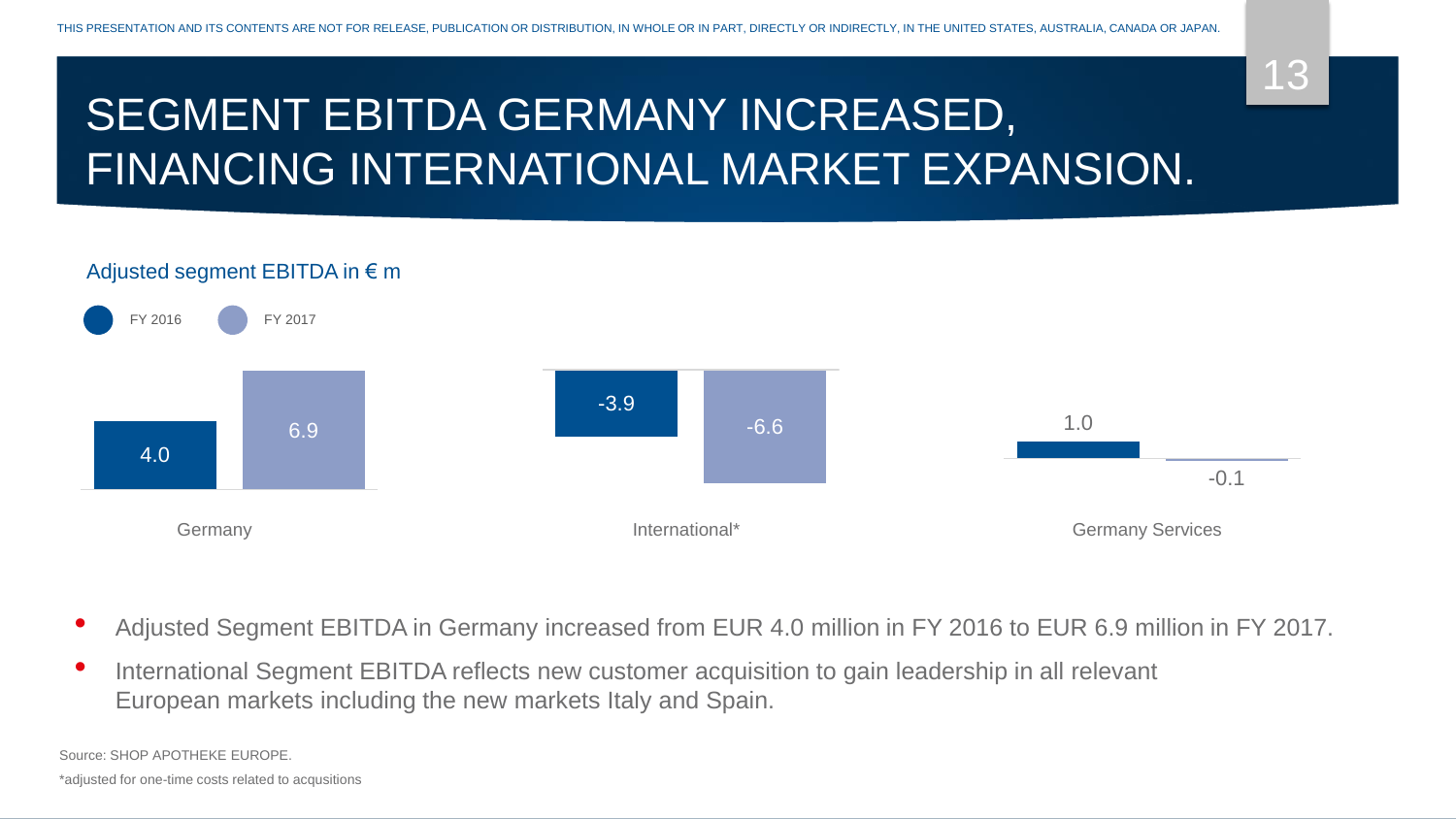## SHOP APOTHEKE EUROPE FINANCIAL PERFORMANCE – CASH FLOW.



- Operating cash-flow includes building up of international inventory to support strong market growth as well as regular seasonal year-end effects. Inventories increase accounted for EUR -21.1 million.
- While investments in property, plant and equipment as well as in intangible assets led to an outflow of EUR -9.6 million, a divestment of short-term securities amounting to EUR 7.5 million led to a cash inflow.
- Cash flow from financing activities of EUR -3.5 million comprises earn-out payment, share issue cost and accounts receivable financing for online payments.
- Financing options for further acquisitions and higher working capital requirements are being evaluated ensuring flexibility to benefit from emerging opportunities.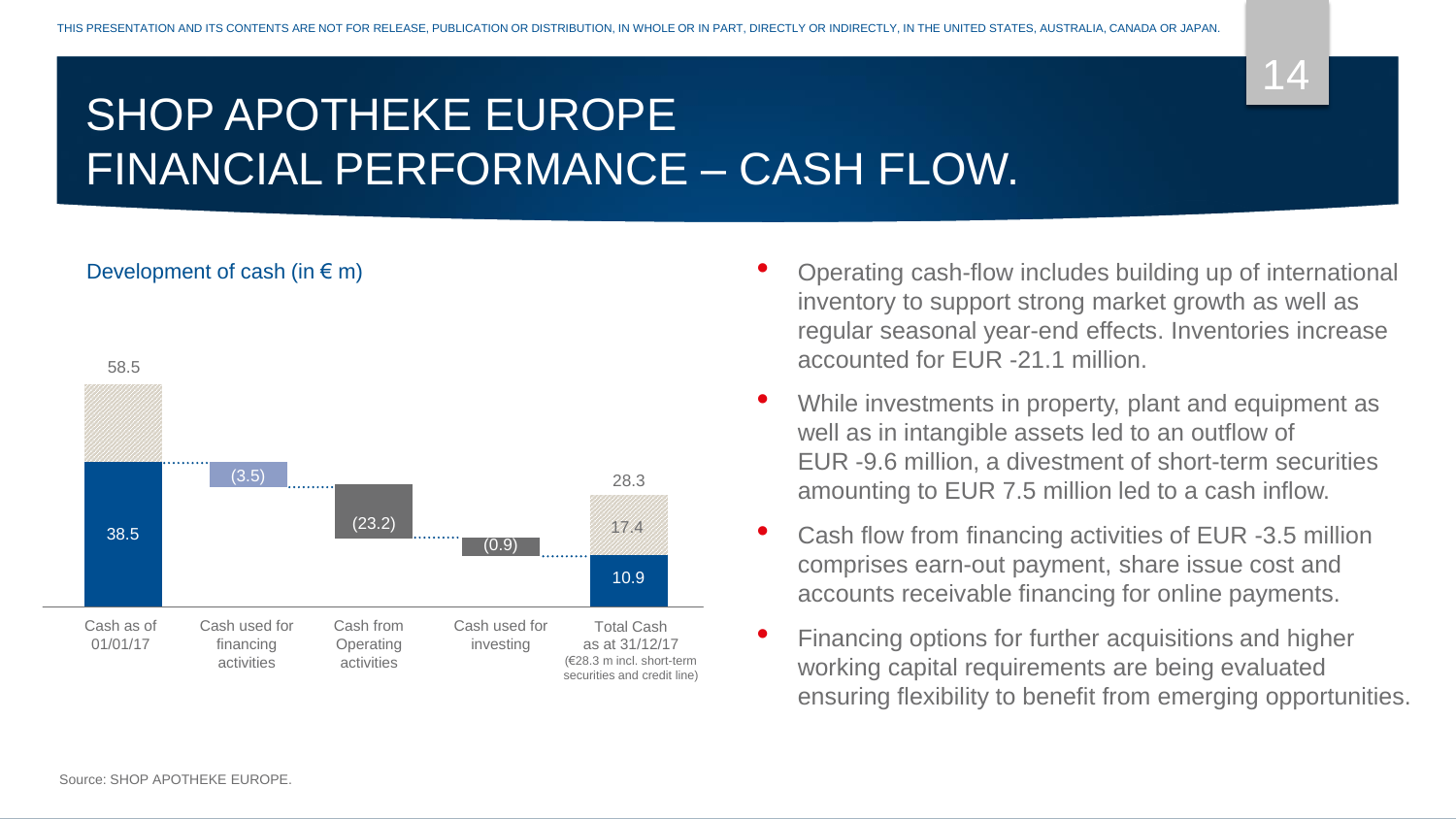## SHOP APOTHEKE EUROPE FINANCIAL PERFORMANCE – WORKING CAPITAL AND CAPEX.



• Capex in the reporting period comprise investments in the next step in automation and increased warehouse capacity.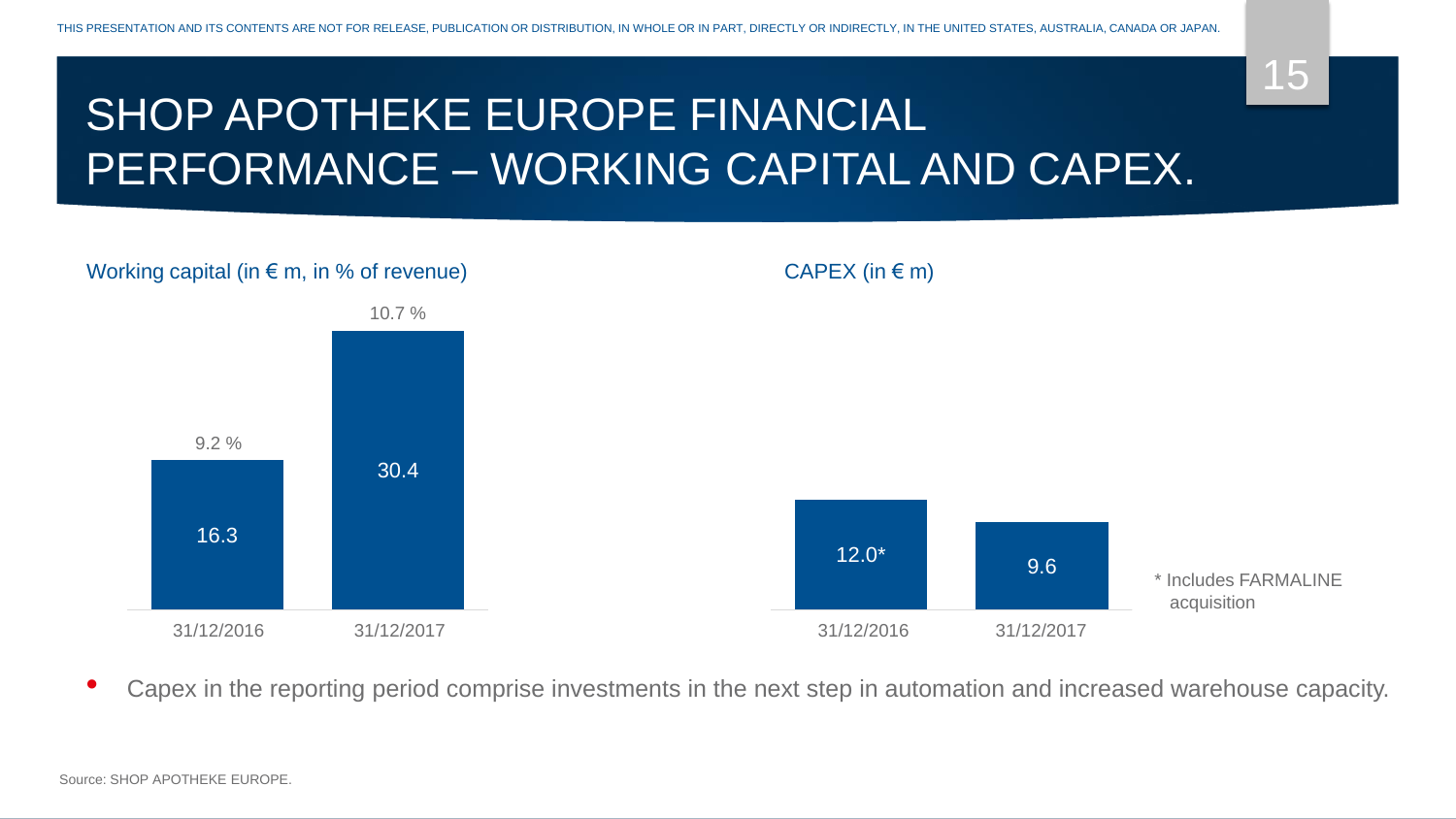# **TOPICS**

- Accomplishments 2017
- Financial Performance 2017
- **Update on Europa Apotheek Integration**
- Outlook 2018
- $Q+A$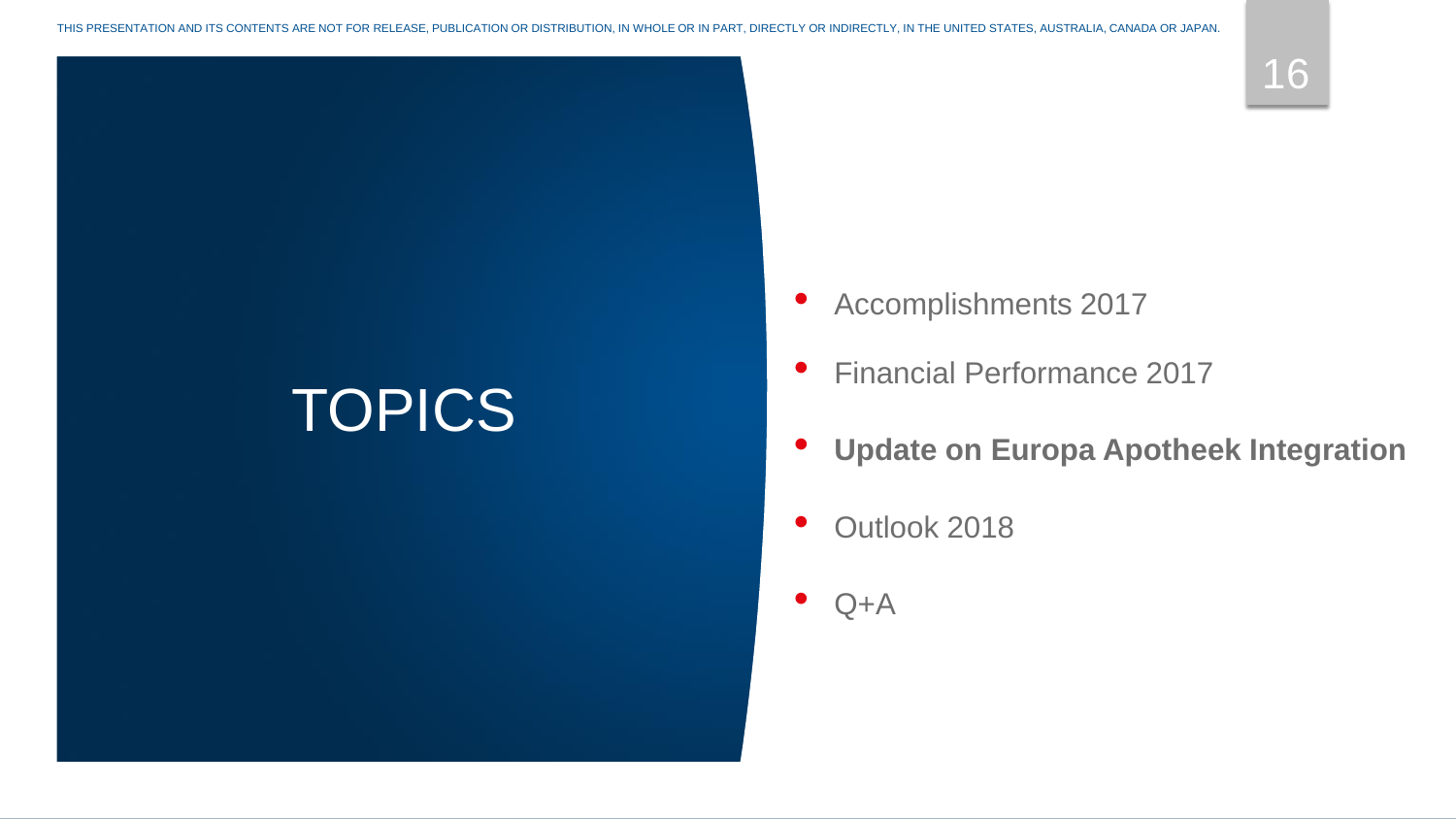#### Theresa Holler, COO and Chief Pharmacist SHOP APOTHEKE EUROPE



### 17 "THE AQUISITION OF EUROPA APOTHEEK IS THE UNIQUE OPPORTUNITY TO CREATE EUROPE'S LARGEST ONLINE PHARMACY..."

THIS PRESENTATION AND ITS CONTENTS ARE NOT FOR RELEASE, PUBLICATION OR DISTRIBUTION, IN WHOLE OR IN PART, DIRECTLY OR INDIRECTLY, IN THE UNITED STATES, AUSTRALIA, CANADA OR JAPAN.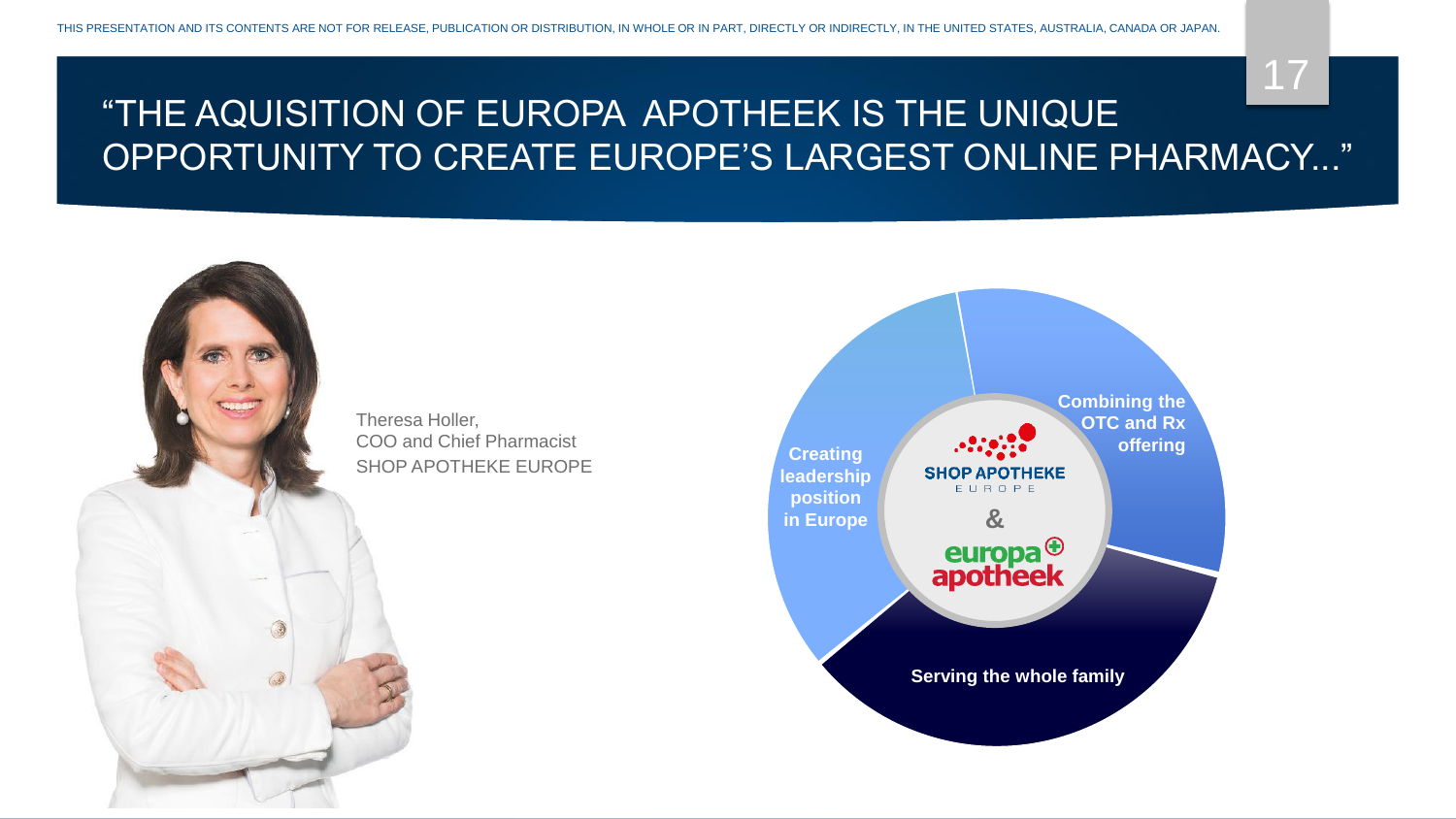## "…WITH A COMPREHENSIVE OFFERING FOR THE WHOLE FAMILY."



• 63% of active customers between 30-65 years old



# europa<sup>⊕</sup><br>apotheek

• Targets relatively older population (Rx consumers) • 50%+ of active customers above 65 years old • 45% of active customers between 30-65 years old **EHS's Customer Age Profile**

SAE **EHS**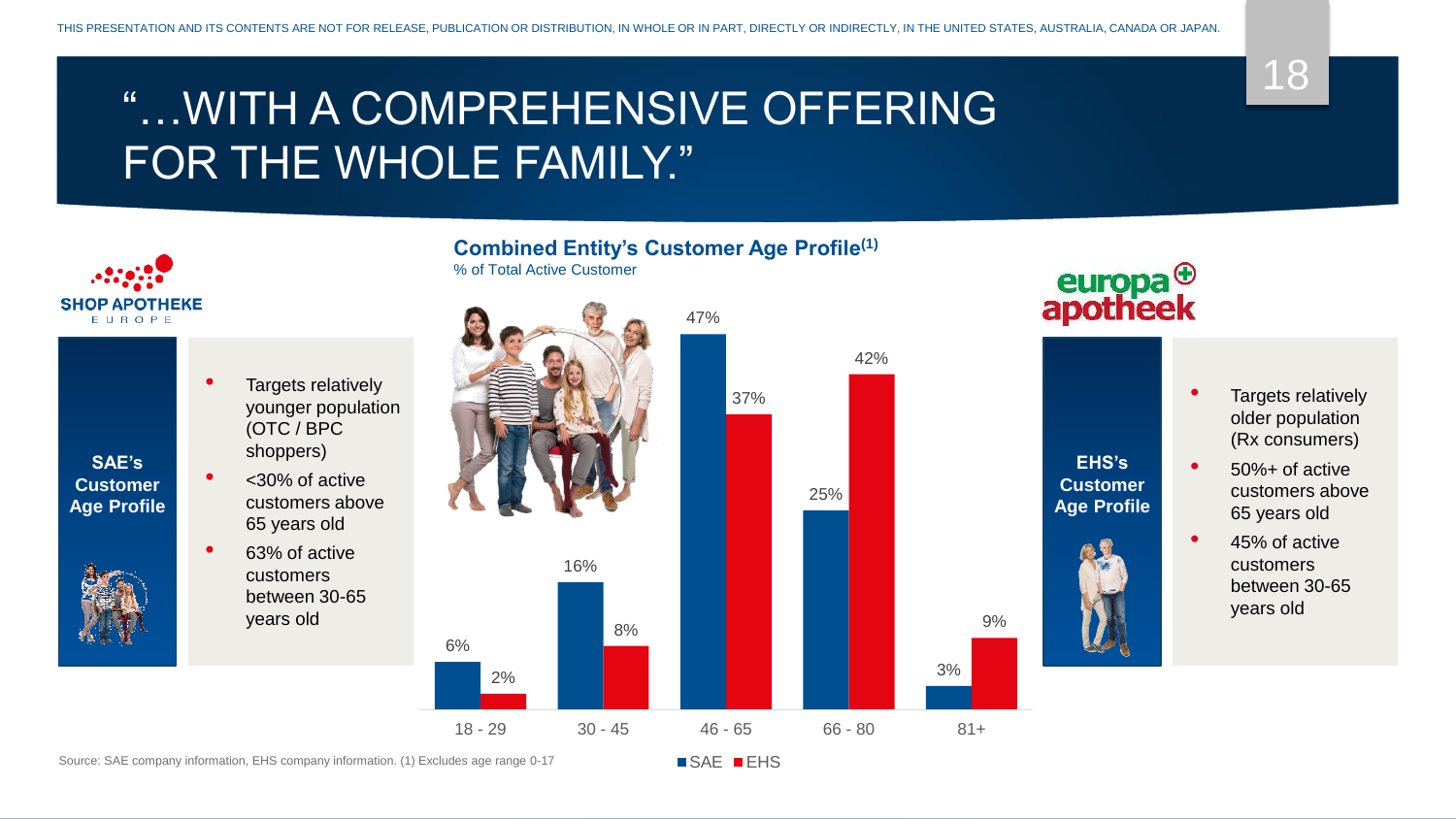## VENLO OPERATIONS SERVE BOTH SHOP APOTHEKE AND EUROPA APOTHEEK.



### SIGNIFICANT INVESTMENTS IN AUTOMATION 2018 IN PROGRESS TO INCREASE CAPACITY.

- goods-in automation
- automated high-bay rack
- additional packing lines with sorters
- ongoing ERP development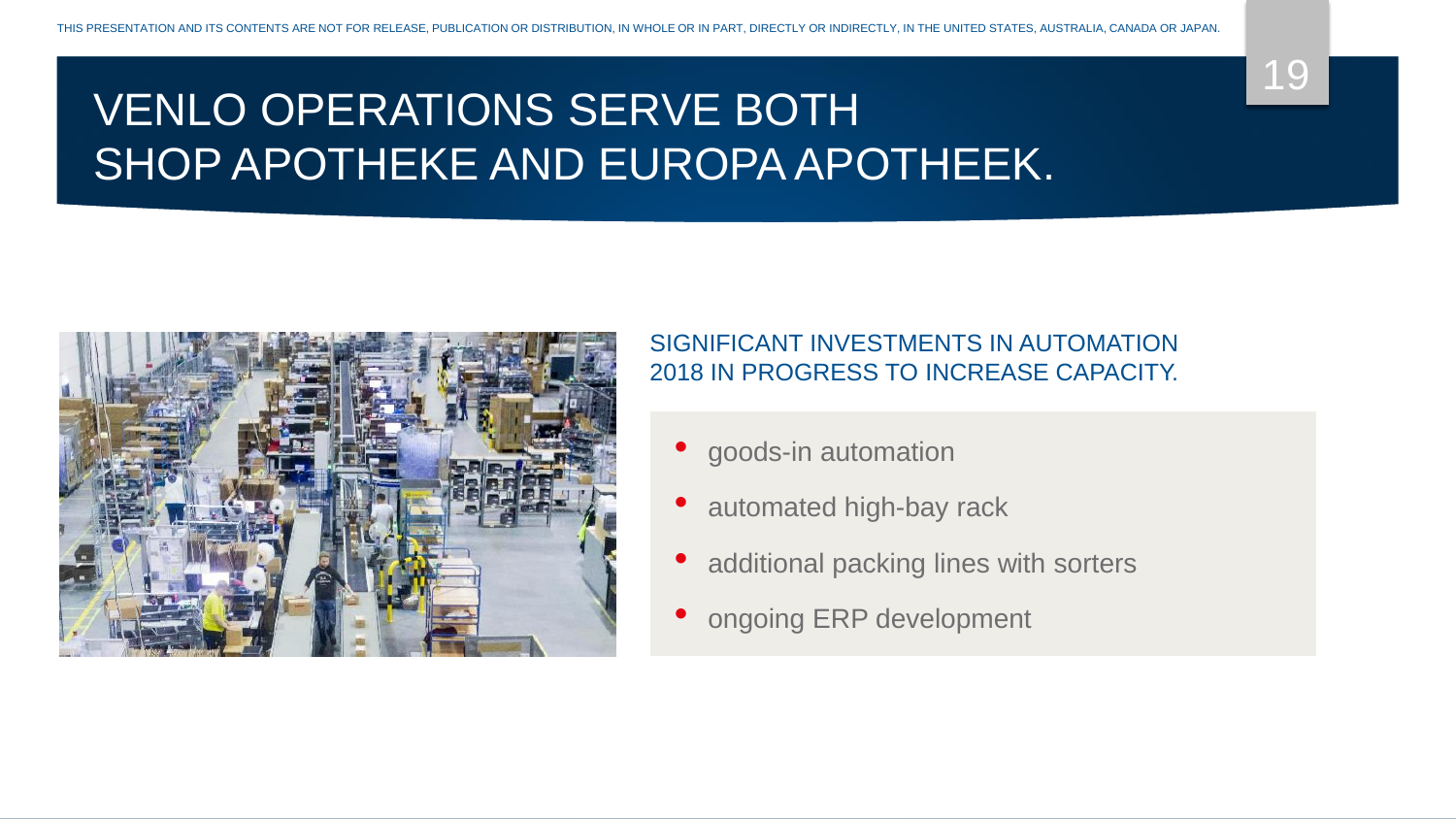## THE SHIFT FROM OFFLINE TO ONLINE IS OUR EUROPEAN GROWTH STORY.

### Huge adressable medication market  $\epsilon$  164bn ... focus on continental Europe



…with a current online penetration close to zero!



#### Online Market Share\*

\* IMS PharmaScope, 2017, Sempora market study, 2017, Euromonitor (as of 03-Apr-2017), online penetration calculated by dividing the internet retailing market size across Europe by the total market size for each vertical, DE and US 2015, other European markets including France, Germany, Italy, Spain, United Kingdom, Switzerland, 2016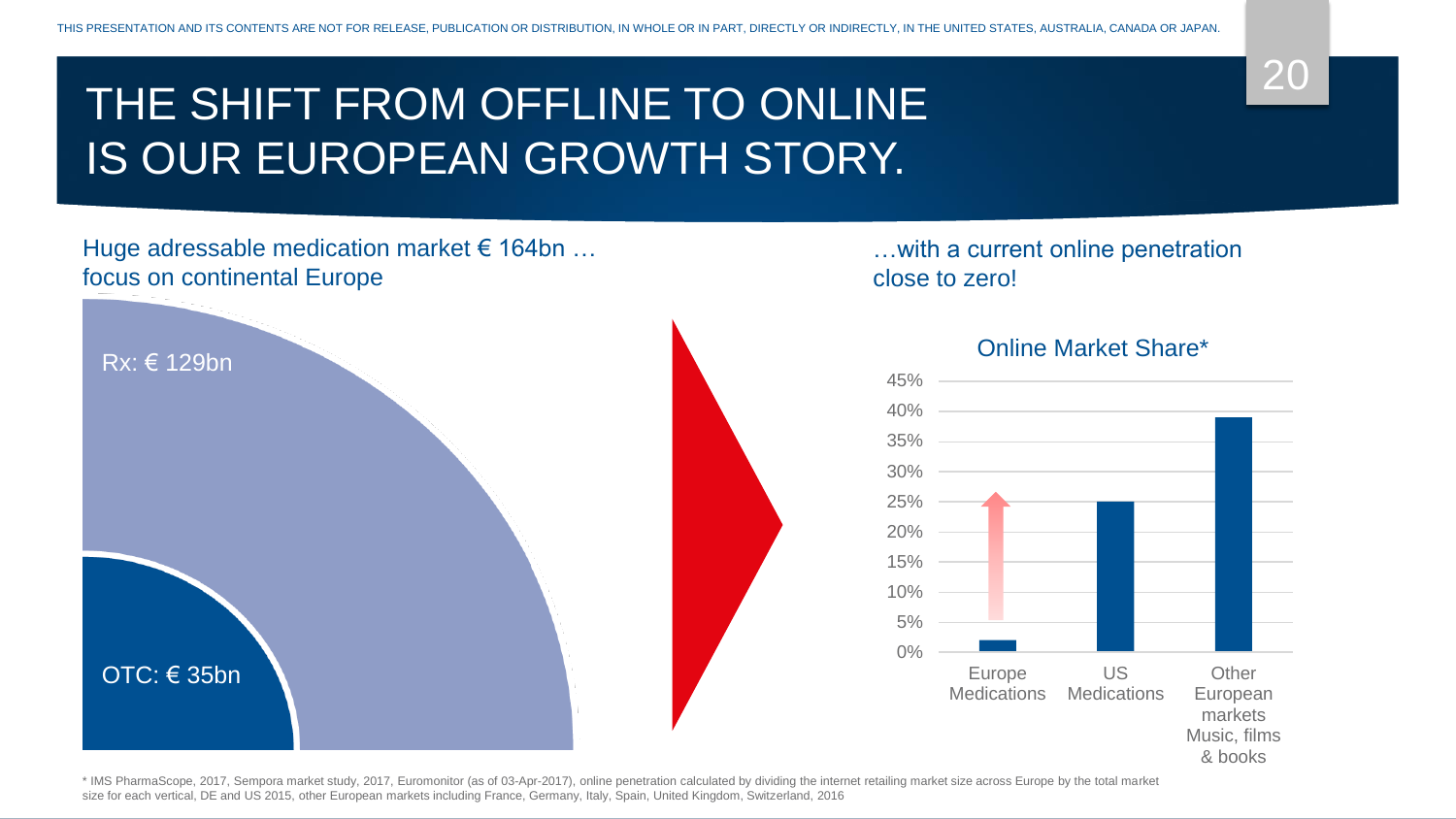## WE PENETRATE A HIGHLY FRAGMENTED MARKET WITH NO OFFLINE BRANDS.

#### No significant offline player… **Exercise 20** Most control mand no online player with a multi country approach

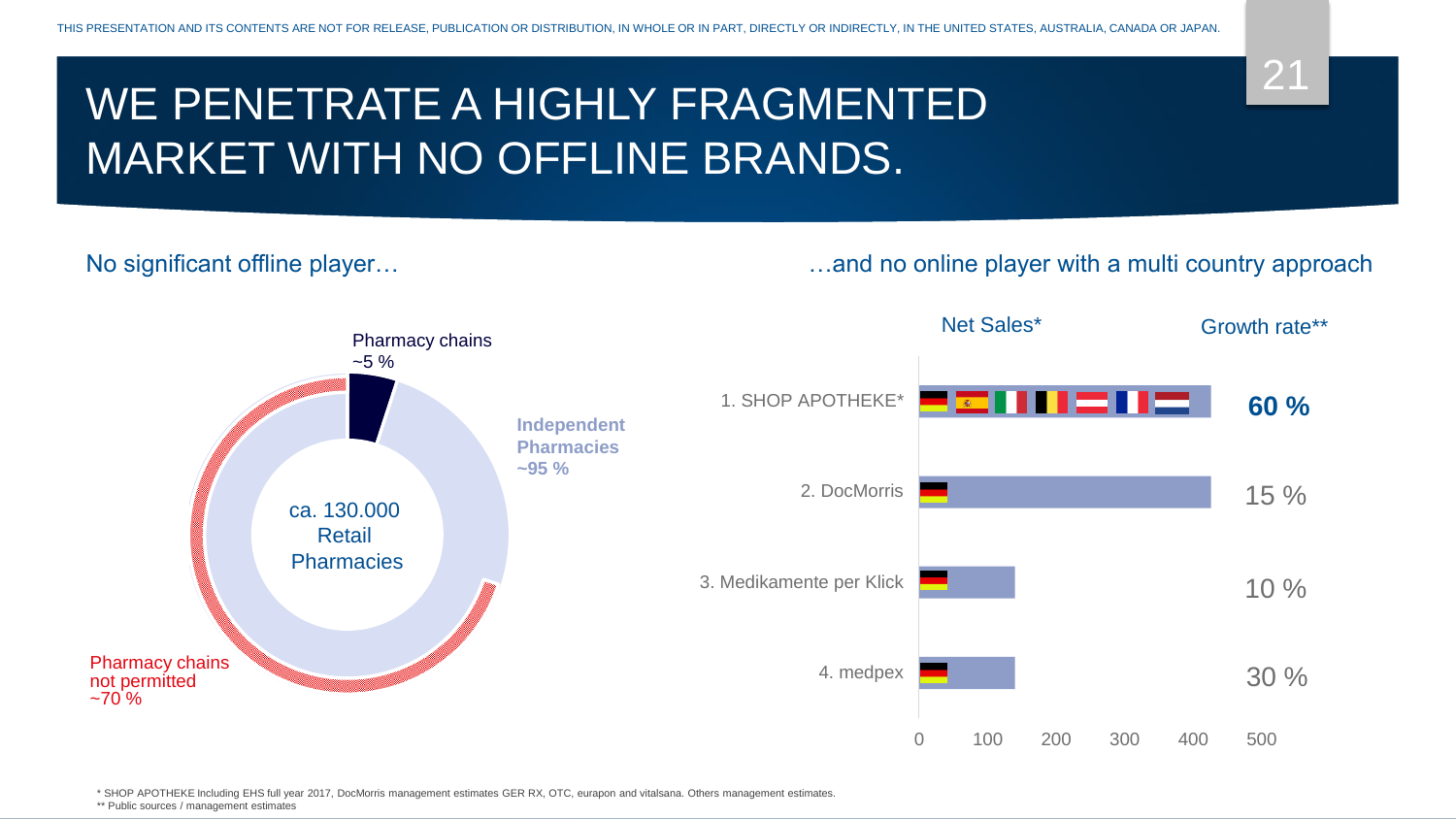## THE INTEGRATION OF EUROPA APOTHEEK VENLO IS ON TARGET.



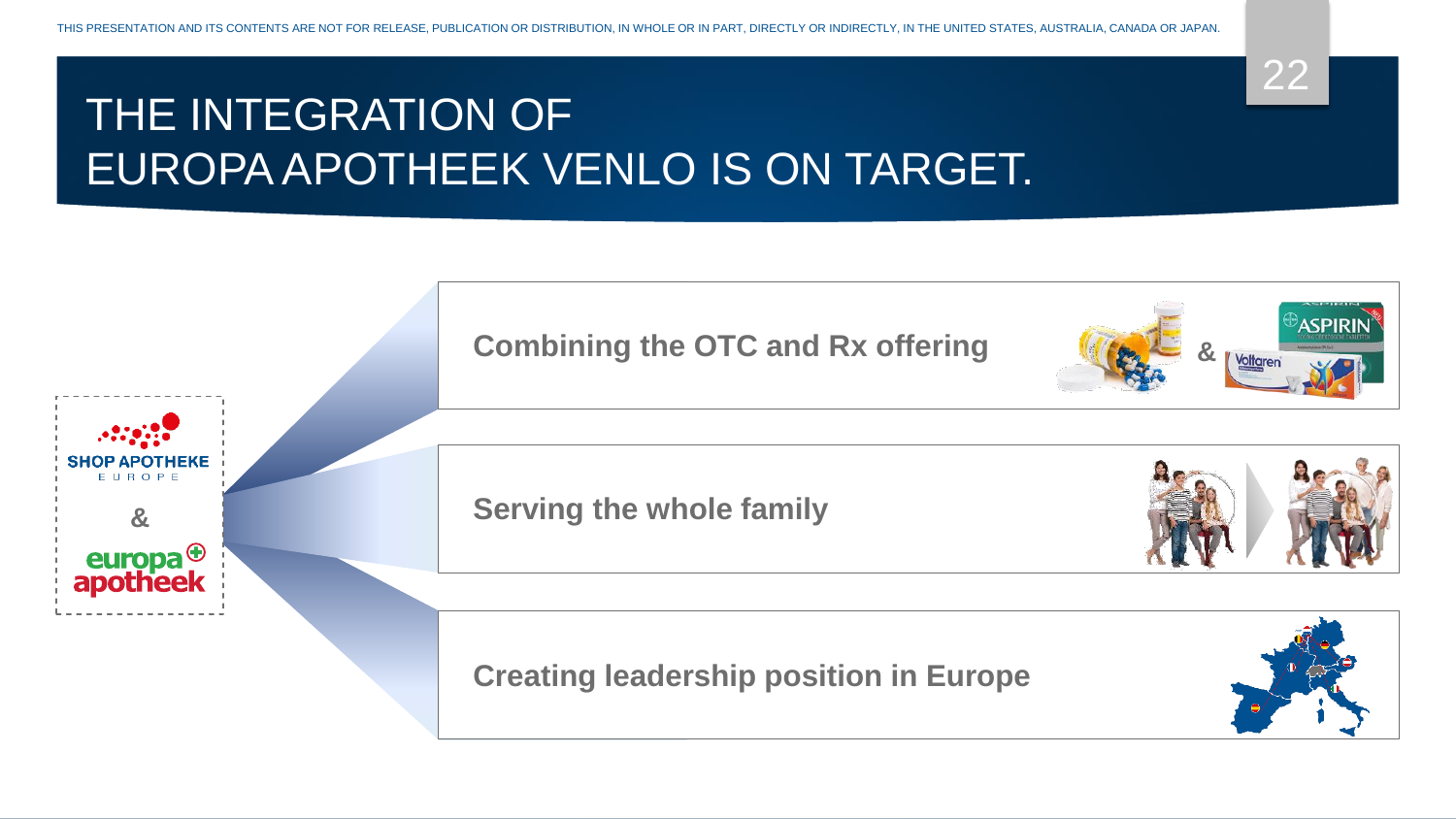# **TOPICS**

- Accomplishments 2017
- Financial Performance 2017
- Update on Europa Apotheek Integration
- **Outlook 2018**
- $Q+A$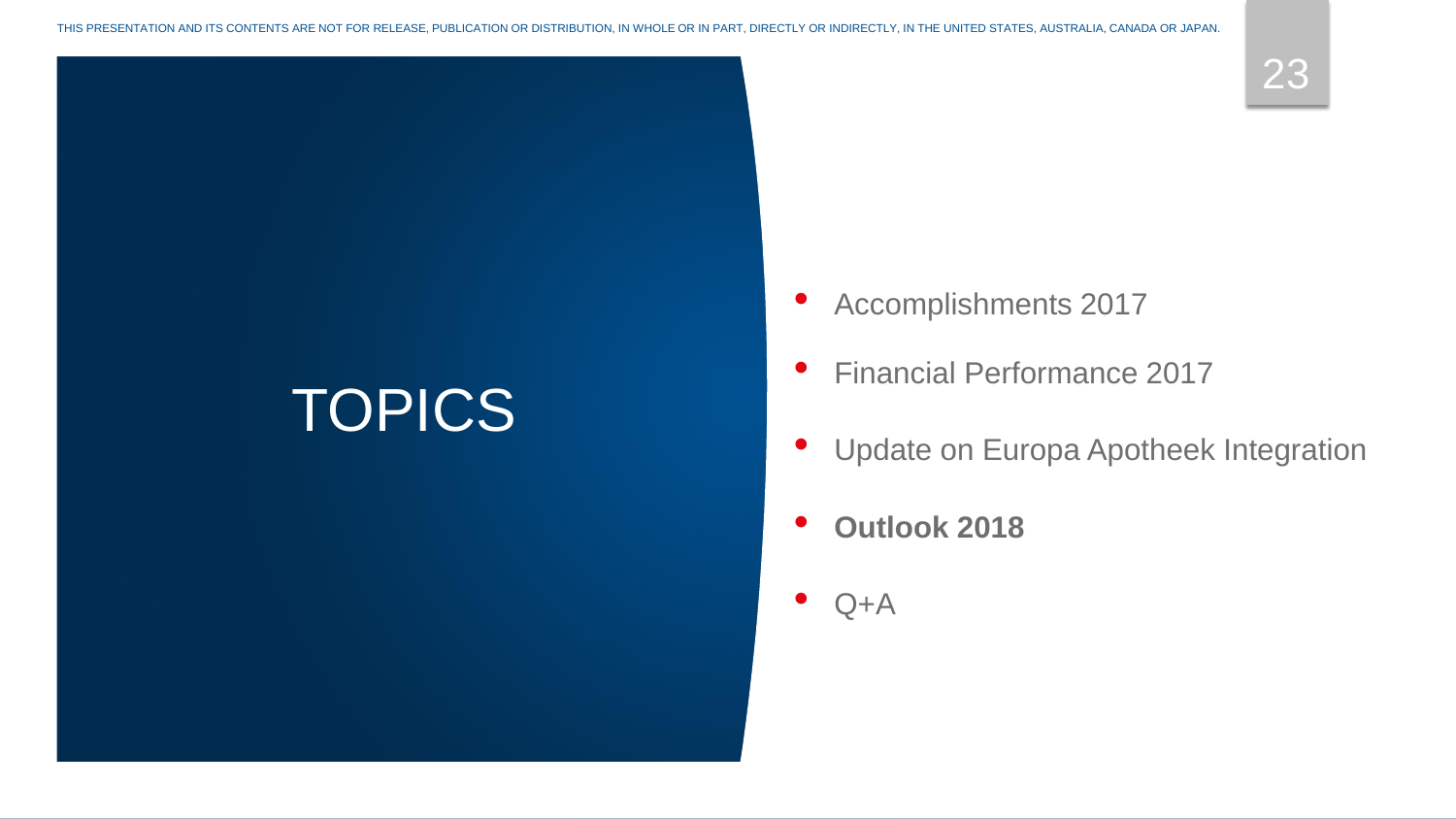

## CLEAR PATH TO GROUP PROFITABILITY.



### **Strengthen leadership in existing markets.**

- Grow OTC, BPC and RX sales in the German core market.
- Implement common international brand for Shop Apotheke and Europa Apotheek by 2019.
- Realize synergies from common brand and administrative costs of EUR 2-2.5m p.a. from 2019 on.



### **Accelerated market penetration.**

- Strengthened presence in continental Europe including RX.
- Grow with increasing online penetration in OTC, BPC and RX.
- **Play an active role in market consolidation.**



### **Operational Excellence and Integration of Europa Apotheek.**

- Further invest in sales, logistics and IT platforms to increase efficiency and profitability.
- Smooth integration of the Europa Apotheek business.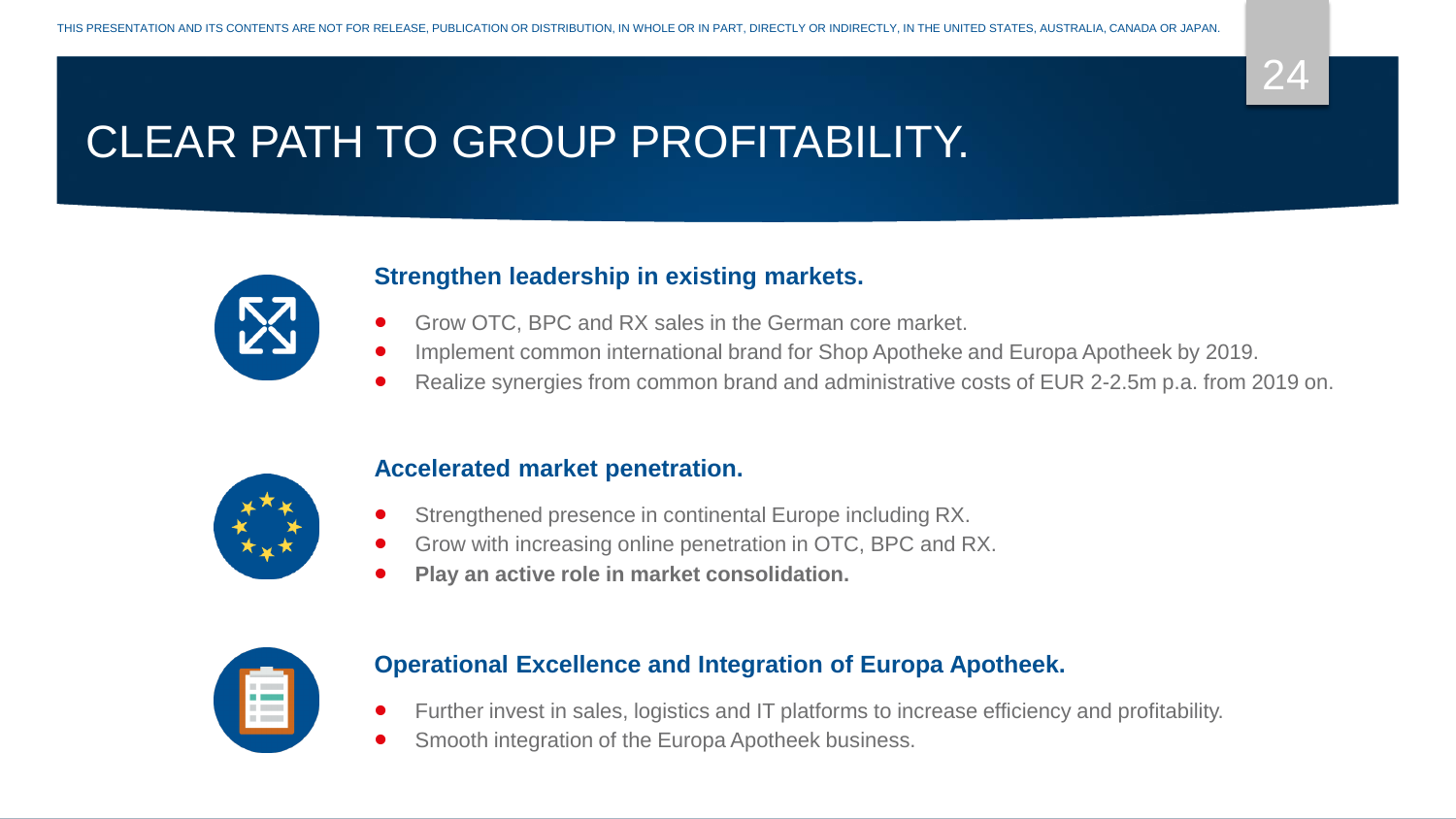# LOOKING FORWARD…

- In FY 2018, sales are expected to **grow at 87%-97 % to EUR 530 to 560 million**.
- **Positive adjusted EBITDA of EUR 0 to 2 million**  expected on a group level.
- **Strategically, we will both accelerate our growth and play an active role in market consolidation.**
- Given the higher share of prescription medications in our revenue mix, the Group's gross margins will be lower than in 2017 but basket size and contribution per parcel will increase.
- Investments in 2018 are expected to be in the low double-digit million range again focussing on capacity expansion, further automation and ongoing ERP system development.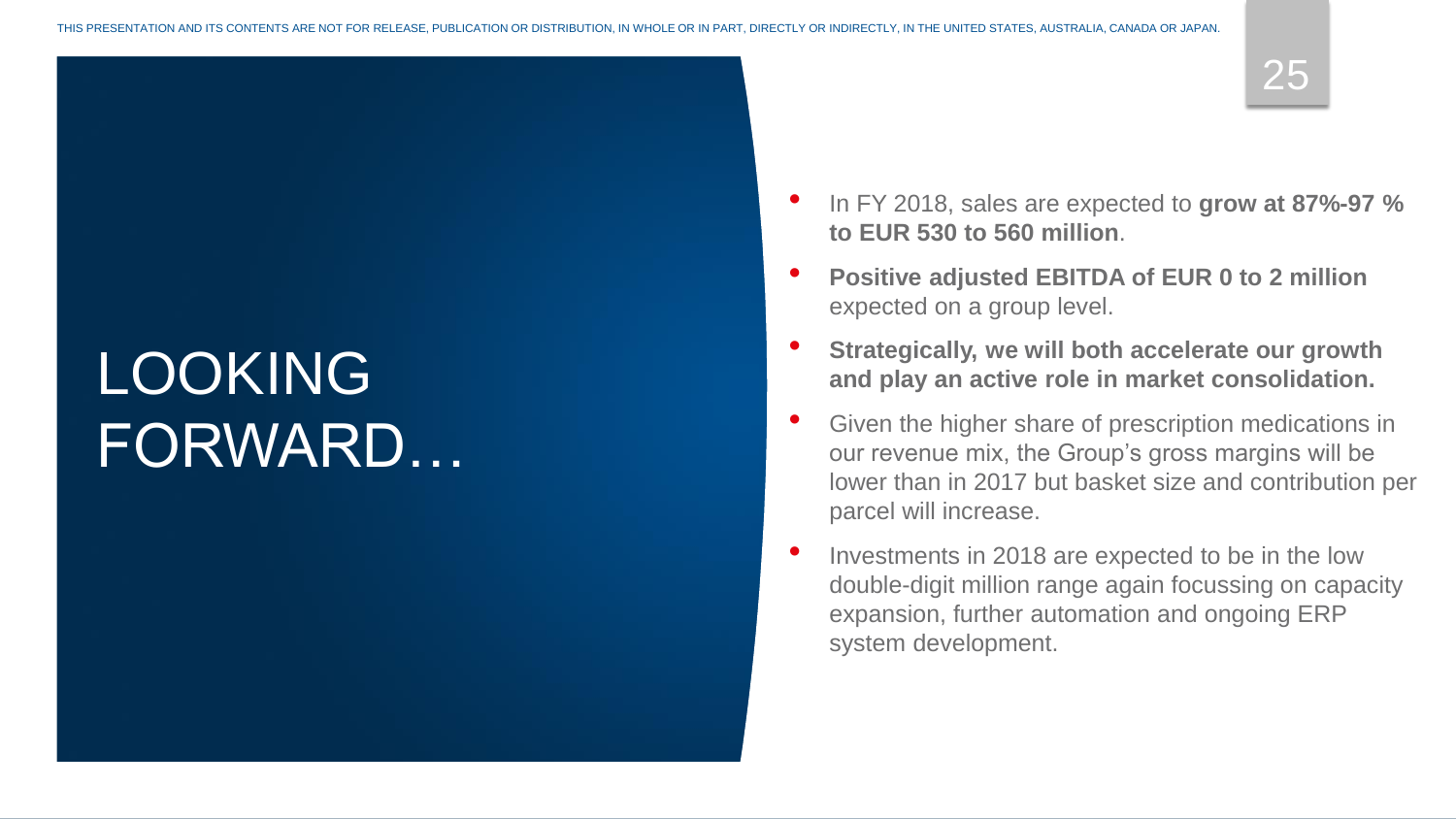## INVESTMENT HIGHLIGHTS.

#### **Large and attractive market**

**Total Addressable Market in Europe expanded more than fourfold by the Europa Apotheek acquisition from EUR 35bn (OTC and pharmacy related BPC) to EUR 164bn (OTC, BPC, Rx).**

#### **Operational Excellence**

Continuous **investment in efficient operations and state-of-the-art front-end systems resulting in excellent customer experience**.

### **Positioned for European Leadership**

**Footprint established in seven European countries**, and with Europa Apotheek's strong market position now also leading prescription mail-order pharmacy in Germany, prepared to expand the online-prescription business into further current Shop Apotheke markets. No leading European brand besides SHOP APOTHEKE EUROPE exists.

#### **Founder-led management**

Experienced and strongly committed **management holding c. 25% of the shares**.

### **Attractive Financial Profile**

Exceptional top-line growth, already profitable in the German core market. Clear path to group profitability and **positive EBITDA guidance 2018**.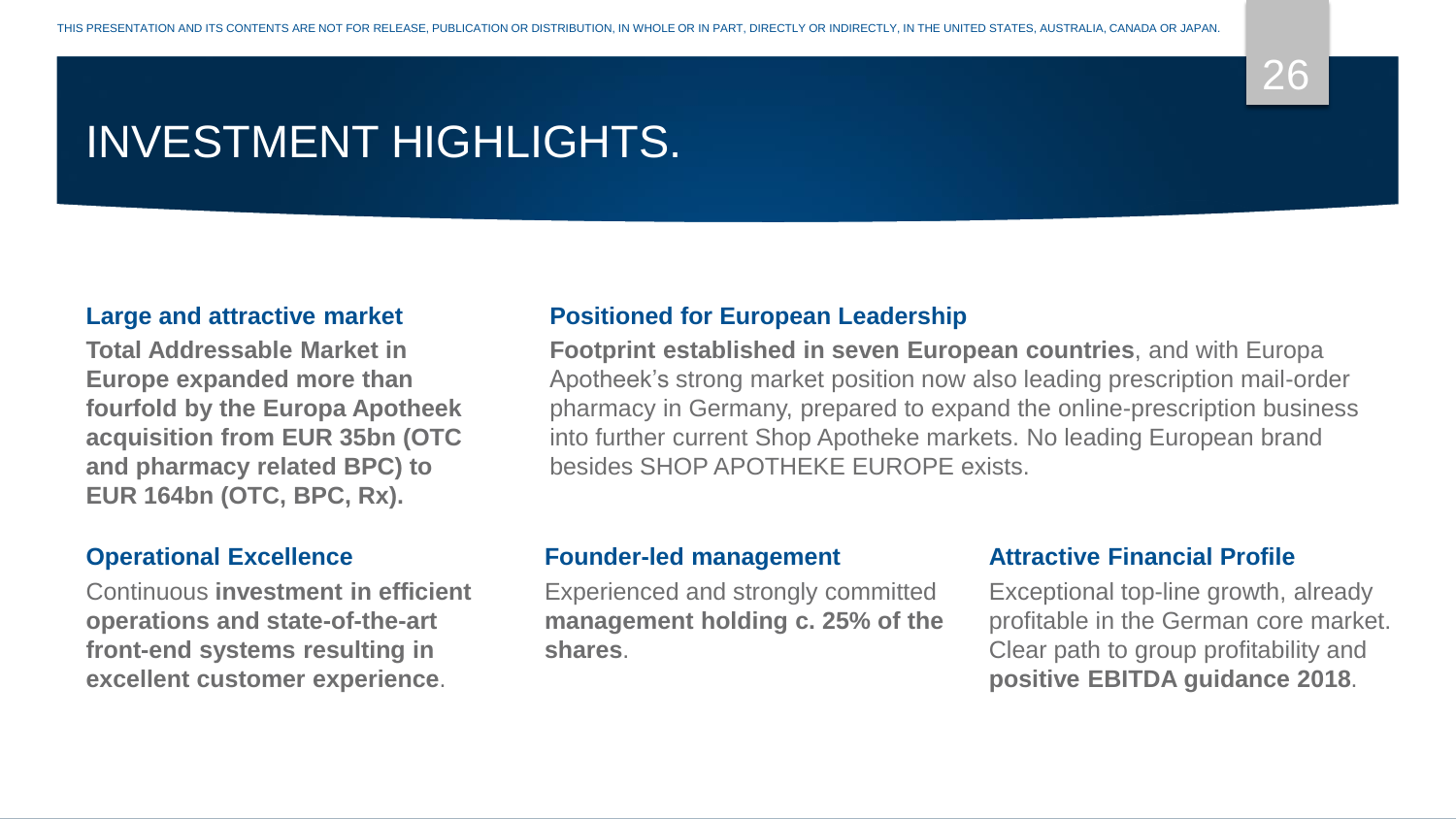# **TOPICS**

27

- Accomplishments 2017
- Financial Performance 2017
- Update on Europa Apotheek Integration
- Outlook 2018
- **Q+A**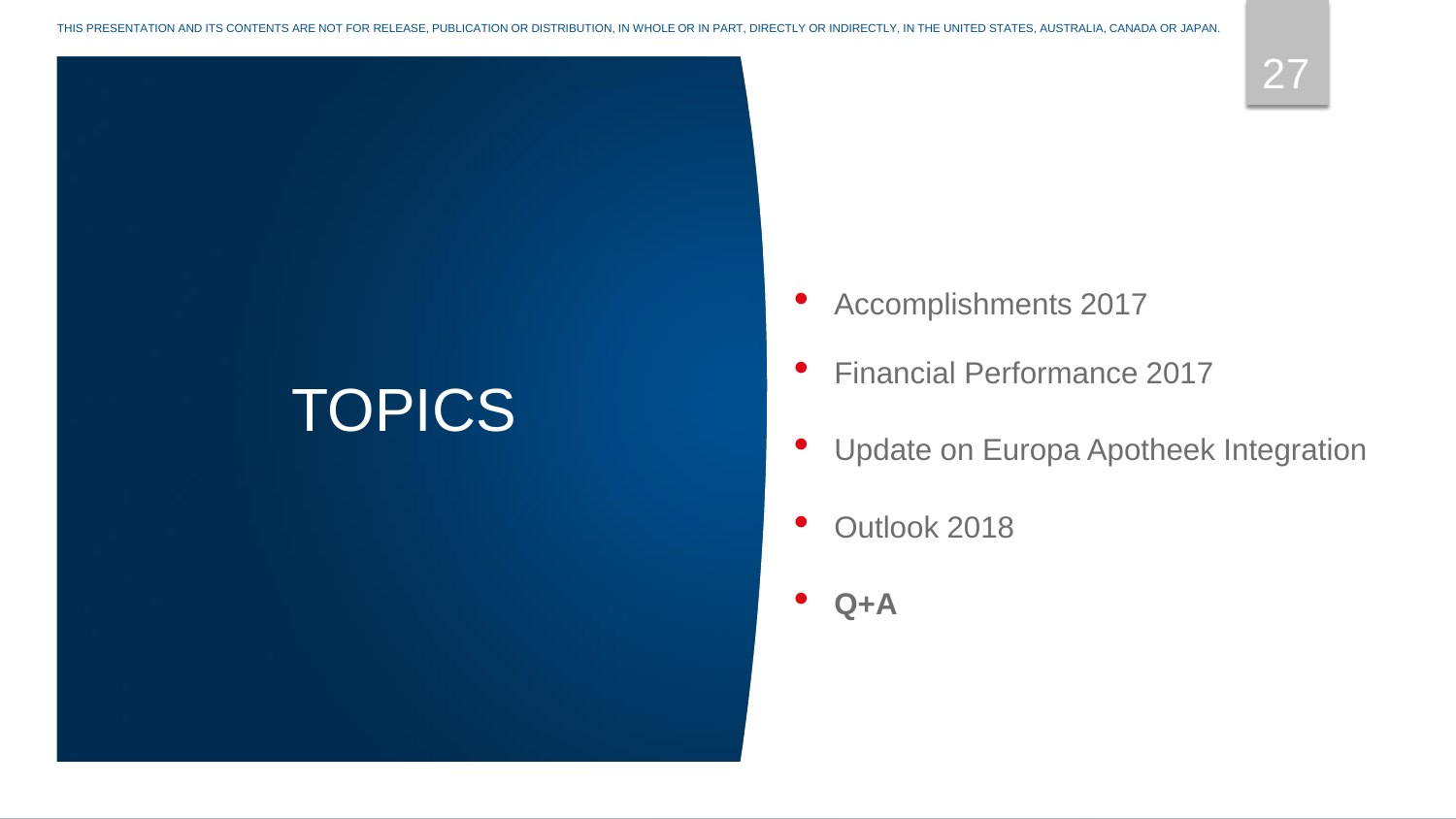

## CORPORATE CALENDAR 2018.

| April 26, 2018    | <b>Annual General Meeting</b>          |
|-------------------|----------------------------------------|
| May 15, 2018      | Publication of the results for Q1 2018 |
| August 14, 2018   | Publication of the results for H1 2018 |
| November 14, 2018 | Publication of the results for Q3 2018 |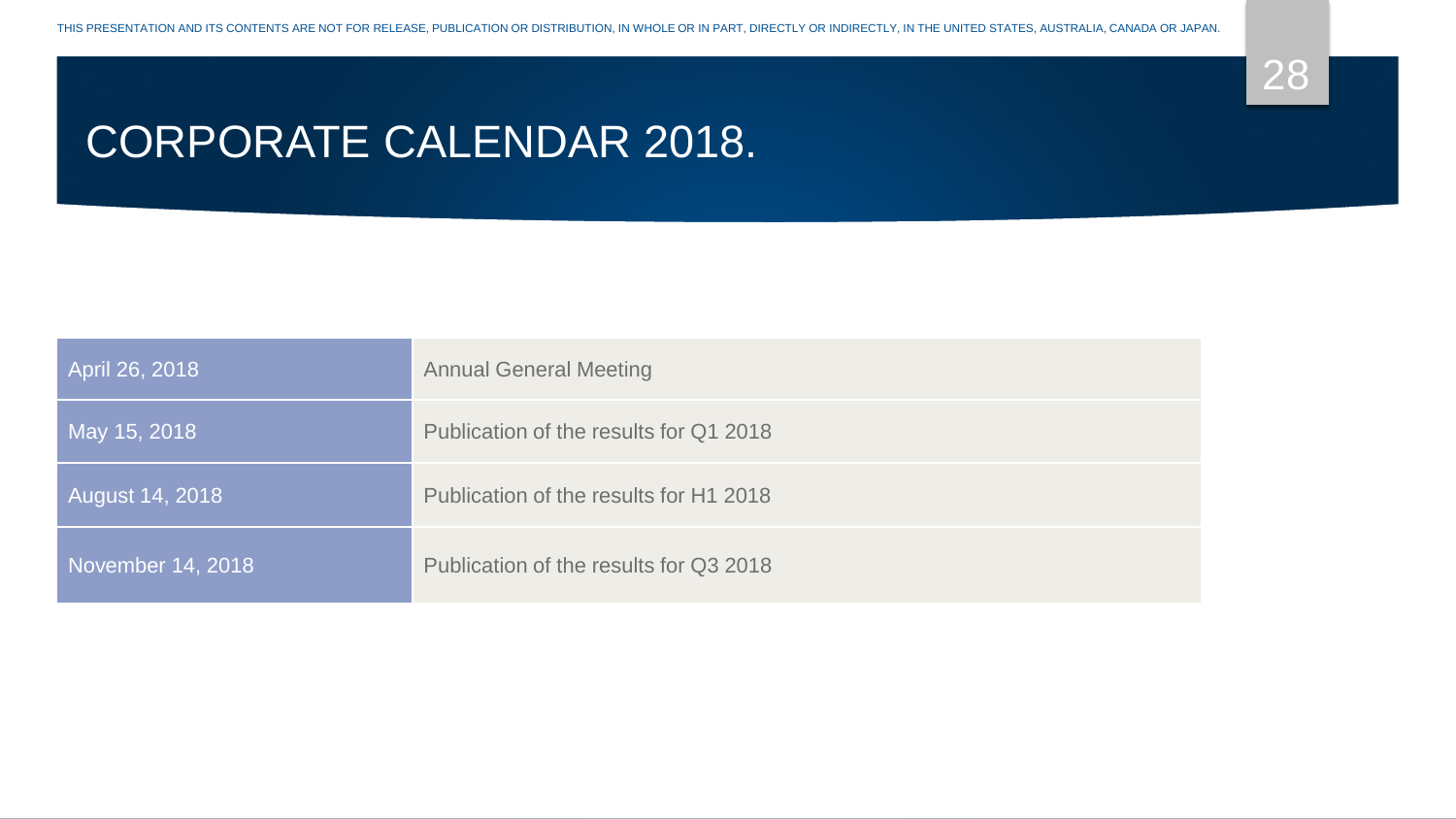## CONSOLIDATED SEGMENT FINANCIALS 2017. 29

|                                                                  | Germany    | International | Germany<br>Services | Eliminations   | Consolidated |
|------------------------------------------------------------------|------------|---------------|---------------------|----------------|--------------|
|                                                                  | EUR 1,000  | EUR 1,000     | EUR 1,000           | EUR 1,000      | EUR 1,000    |
| <b>Revenue</b>                                                   | 209,549    | 73,717        | 6,848               | $-6,121$       | 283,992      |
| Cost of sales                                                    | $-168,040$ | $-57,971$     | $-797$              | 401            | $-226,407$   |
| <b>Gross Profit</b>                                              | 41,510     | 15,745        | 6,050               | $-5,720$       | 57,585       |
| % of revenue                                                     | 19.8%      | 21.4%         | 88.4 %              |                | 20.3 %       |
| Other income                                                     | 2,151      | 810           | 54                  | $\overline{0}$ | 3,015        |
| Selling & Distribution                                           | $-36,801$  | $-23,160$     | $-6,176$            | 5,720          | $-60,417$    |
| Adjusted S&D                                                     | $-36,801$  | $-23,160$     | $-6,176$            |                | $-60,417$    |
| <b>Segment EBITDA</b>                                            | 6,859      | $-6,606$      | $-71$               | $\bf{0}$       | 182          |
| <b>Adjusted Segment EBITDA</b>                                   | 6,859      | $-6,606$      | $-71$               | $\circ$        | 182          |
| Administrative expenses                                          |            |               |                     |                | $-12,320$    |
| Adjusted AE                                                      |            |               |                     |                | $-8,728$     |
| <b>EBITDA</b>                                                    |            |               |                     |                | $-12,137$    |
| <b>Adjusted EBIDTA</b>                                           |            |               |                     |                | $-8,545$     |
| Depreciation                                                     |            |               |                     |                | $-7,059$     |
| <b>EBIT</b>                                                      |            |               |                     |                | $-19,197$    |
| <b>Adjusted EBIT</b>                                             |            |               |                     |                | $-15,605$    |
| Net finance cost and income tax<br>Adjusted net finance cost and |            |               |                     |                | $-2,161$     |
| income tax                                                       |            |               |                     |                | $-2,161$     |
| <b>Net loss</b>                                                  |            |               |                     |                | $-21,358$    |
| Adjusted net loss                                                |            |               |                     |                | $-17,766$    |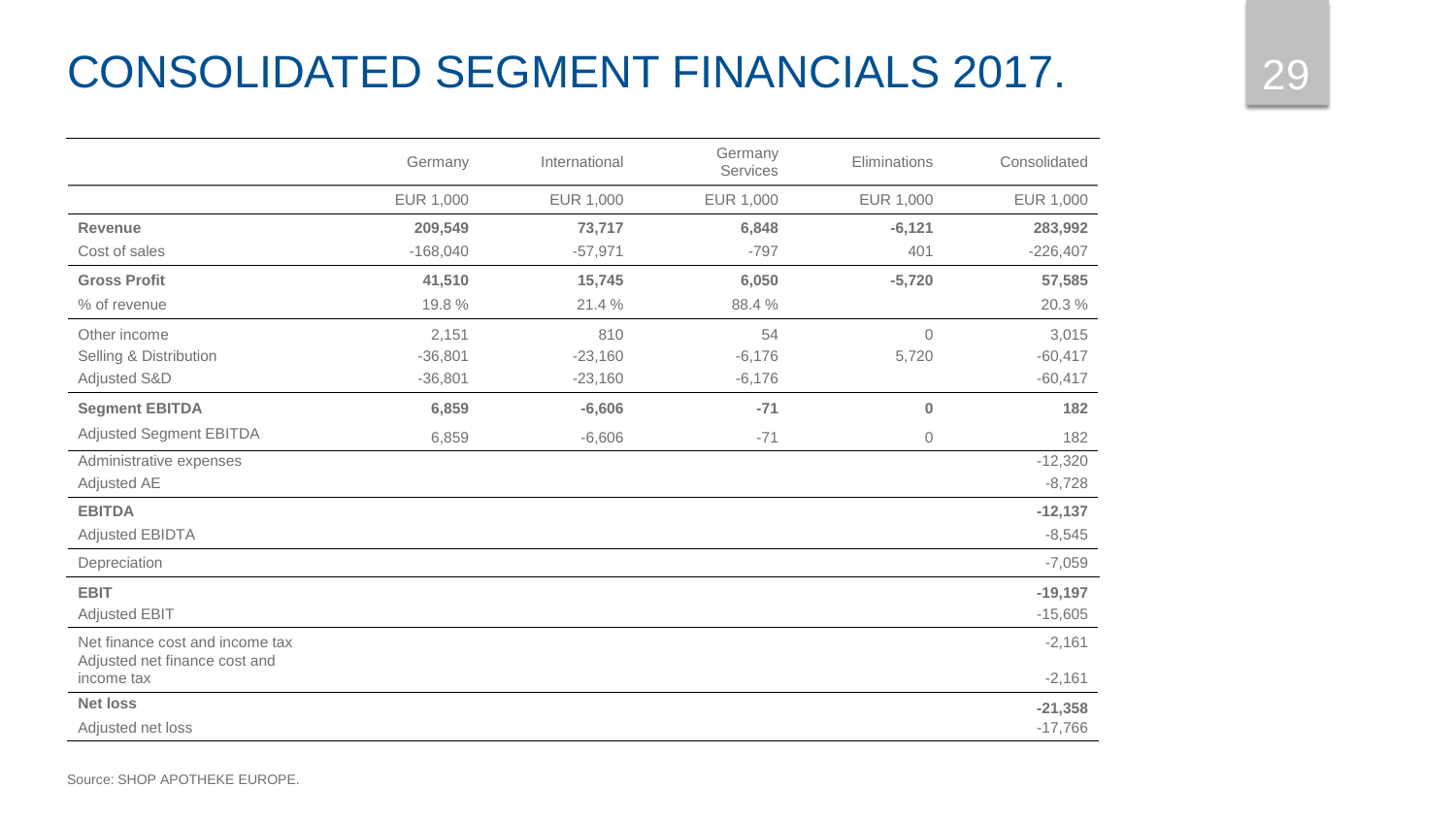## CONSOLIDATED SEGMENT FINANCIALS 2016. 2016

|                                                                  | Germany    | International | Germany<br>Services | Eliminations | Consolidated |
|------------------------------------------------------------------|------------|---------------|---------------------|--------------|--------------|
|                                                                  | EUR 1,000  | EUR 1,000     | EUR 1,000           | EUR 1,000    | EUR 1,000    |
| <b>Revenue</b>                                                   | 145,549    | 30,376        | 4,108               | $-2,641$     | 177,391      |
| Cost of sales                                                    | $-115,910$ | $-24,777$     | $-423$              | $\mathbf 0$  | $-141,109$   |
| <b>Gross Profit</b>                                              | 29,640     | 5,599         | 3,685               | $-2,641$     | 36,282       |
| % of revenue                                                     | 20.4 %     | 18.4%         | 89.7%               | $\mathbf 0$  | 20.5 %       |
| Other income                                                     | 1,810      | 363           | 31                  | $\Omega$     | 2,204        |
| Selling & Distribution                                           | $-27,458$  | $-10,698$     | $-2,742$            | 2,641        | $-38,255$    |
| Adjusted S&D                                                     | $-27,419$  | $-9,901$      | $-2,742$            | 2,641        | $-37,421$    |
| <b>Segment EBITDA</b>                                            | 3,992      | $-4,735$      | 975                 |              | 231          |
| <b>Adjusted Segment EBITDA</b>                                   | 4,030      | $-3,939$      | 975                 |              | 1,066        |
| Administrative expenses                                          |            |               |                     |              | $-8,597$     |
| Adjusted AE                                                      |            |               |                     |              | $-6,855$     |
| <b>EBITDA</b>                                                    |            |               |                     |              | $-8,366$     |
| <b>Adjusted EBIDTA</b>                                           |            |               |                     |              | $-5,789$     |
| Depreciation                                                     |            |               |                     |              | $-3,273$     |
| <b>EBIT</b>                                                      |            |               |                     |              | $-11,638$    |
| <b>Adjusted EBIT</b>                                             |            |               |                     |              | $-9,062$     |
| Net finance cost and income tax<br>Adjusted net finance cost and |            |               |                     |              | $-6,807$     |
| income tax                                                       |            |               |                     |              | $-1,644$     |
| <b>Net loss</b>                                                  |            |               |                     |              | $-18,445$    |
| Adjusted net loss                                                |            |               |                     |              | $-10,733$    |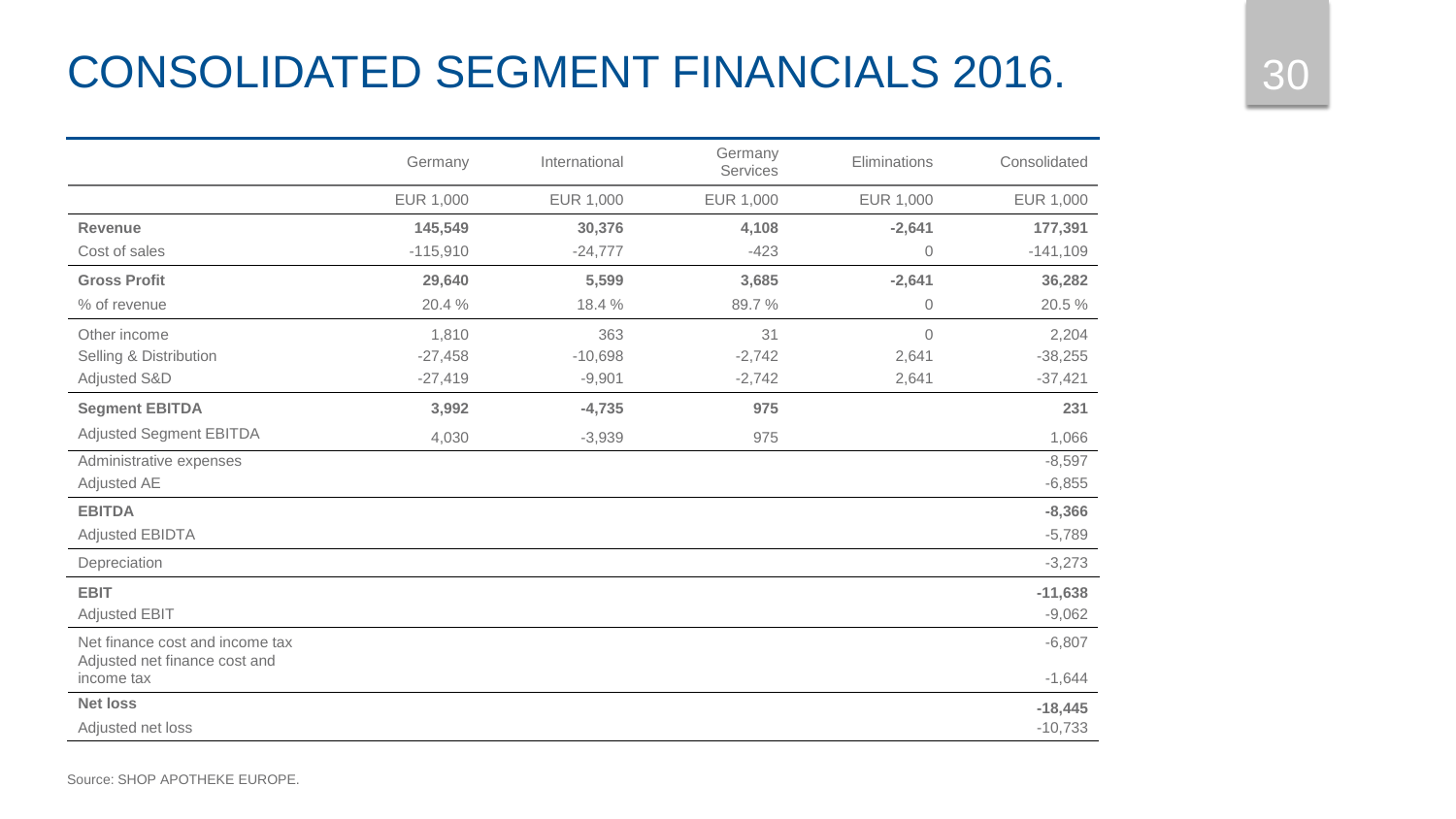## CONSOLIDATED STATEMENT OF PROFIT AND LOSS. 31

| Considering application of IFRS 16 to<br>be endorsed by the EU in Q4 2017 | PERIOD ENDED<br>31.12.2017 | PERIOD ENDED<br>31.12.2016 |
|---------------------------------------------------------------------------|----------------------------|----------------------------|
|                                                                           | EUR 1,000                  | EUR 1,000                  |
| Revenue                                                                   | 283,992                    | 177,391                    |
| Costs of sales                                                            | $-226,407$                 | $-141,109$                 |
| <b>Gross profit</b>                                                       | 57,585                     | 36,282                     |
| Other income                                                              | 3,015                      | 2,204                      |
| Selling and Distribution                                                  | $-66,417$                  | $-41,036$                  |
| Administrative expense                                                    | $-13,378$                  | $-9,098$                   |
| <b>Result from operations</b>                                             | $-19,197$                  | $-11,639$                  |
| Finance income                                                            | 40                         | 17                         |
| Finance expenses                                                          | $-2,246$                   | $-9,338$                   |
| Net finance costs                                                         | $-2,206$                   | $-9,321$                   |
| <b>Result before tax</b>                                                  | $-21,403$                  | $-20,960$                  |
| Income tax expenses                                                       | 45                         | 2,515                      |
| <b>Result after tax</b>                                                   | $-21,358$                  | $-18,445$                  |
| Attributable to:<br>Owners of the company                                 | $-21,358$                  | $-18.445$                  |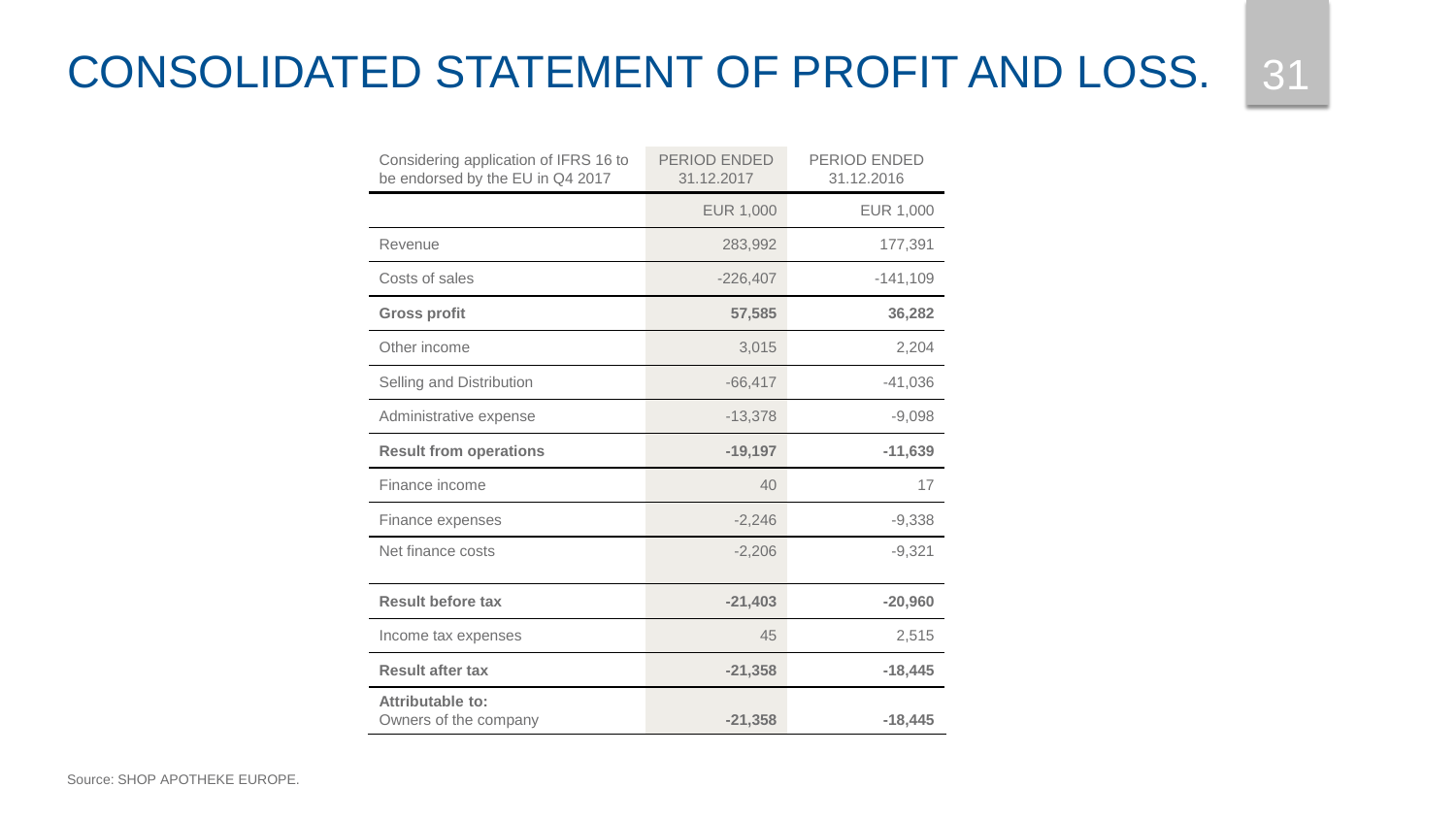# <sup>32</sup> CONSOLIDATED BALANCE SHEET.

| <b>ASSETS</b>                                     | 31.12.2017       | 31.12.2016 |
|---------------------------------------------------|------------------|------------|
|                                                   | <b>EUR 1,000</b> | EUR 1,000  |
| <b>Non-current assets</b>                         |                  |            |
| Property, plant and equipment                     | 8,278            | 2,613      |
| Intangible assets                                 | 189,827          | 22,169     |
| Deferred tax assets                               | 3,447            | 0          |
| Investments in equity-accounted<br>joint ventures | 906              | Ω          |
|                                                   | 202,457          | 24,782     |
| <b>Current assets</b>                             |                  |            |
| Inventories                                       | 39,989           | 18,841     |
| Pre-ordered stock                                 | $\Omega$         | 6,823      |
| Trade and other receivables                       | 20,546           | 8,278      |
| Other current assets                              | 6,524            | 3,130      |
| Other financial assets                            | 12,510           | 20,012     |
| Cash and cash equivalents                         | 15,783           | 38,485     |
|                                                   | 95,352           | 95,569     |
| <b>Total Assets</b>                               | 297,808          | 120,351    |

| <b>EQUITY AND LIABILITIES</b>       | 31.12.2017       | 31.12.2016     |
|-------------------------------------|------------------|----------------|
|                                     | <b>EUR 1,000</b> | EUR 1,000      |
| <b>Shareholders' equity</b>         |                  |                |
| Issued capital and share premium    | 289,317          | 122,238        |
| Reserves/accumulated losses         | $-50,351$        | $-28,993$      |
|                                     | 238,966          | 93,245         |
| <b>Non-current liabilities</b>      |                  |                |
| Provisions                          | 323              | 2,961          |
| Deferred tax liability              | 12,711           | $\Omega$       |
| <b>Other liabilities</b>            | 4,316            | 3,334          |
|                                     | 17,350           | 6,295          |
| <b>Current liabilities</b>          |                  |                |
| Trade and other payables            | 23,090           | 12,563         |
| Amounts due to banks                | 4,863            | $\overline{0}$ |
| <b>Other liabilities</b>            | 13,539           | 8,248          |
|                                     | 41,492           | 20,811         |
| <b>Total Equity and Liabilities</b> | 297,808          | 120,351        |